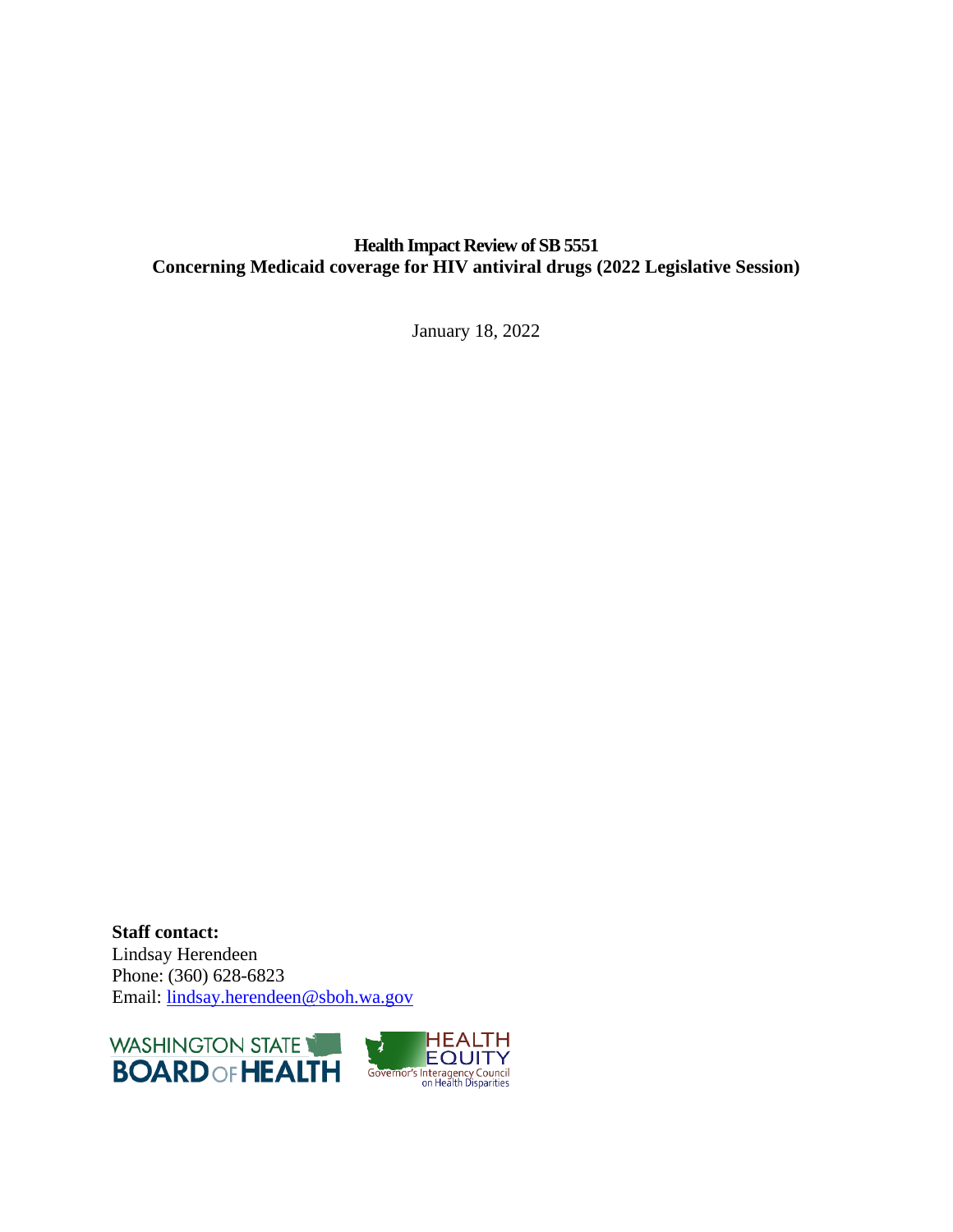# **Full review**

The full Health Impact Review report is available at: <https://sboh.wa.gov/Portals/7/Doc/HealthImpactReviews/HIR-2022-02-SB5551.pdf>

#### **Acknowledgements**

We would like to thank the key informants who provided consultation and technical support during this Health Impact Review.

#### **Contents**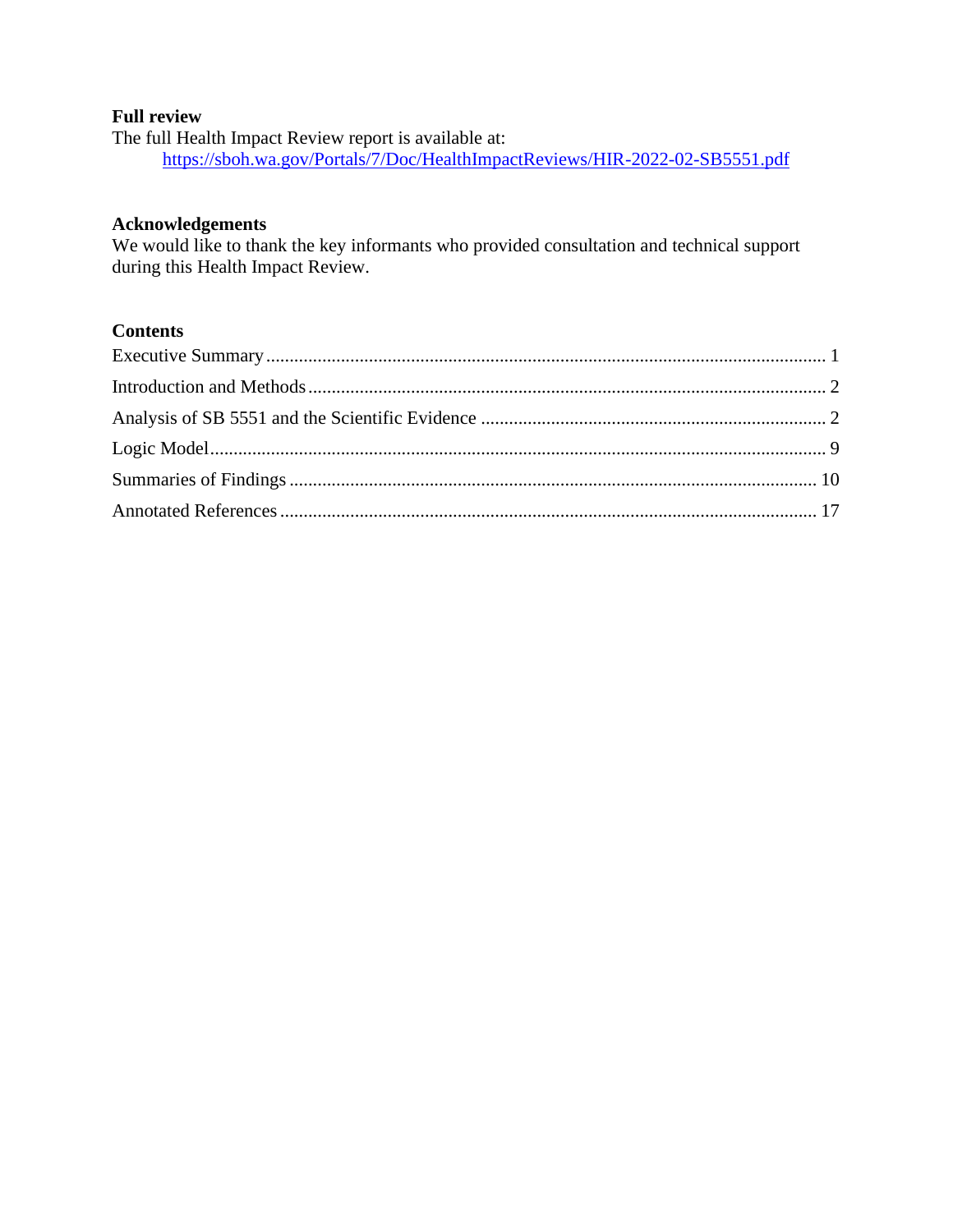# **Executive Summary SB 5551, Concerning Medicaid coverage for HIV antiviral drugs (2022 Legislative Session)**

**Evidence indicates that SB 5551 would likely improve availability of certain HIV antiviral drugs by removing prior authorization barriers, which may increase availability of, use of, and adherence to antiretroviral therapy (ART); improve health outcomes; and reduce inequities for people living with HIV enrolled in Apple Health.** 

#### **BILL INFORMATION**

**Sponsors:** Randall, Liias, Billig, Das, Dhingra, Frockt, Keiser, Lovelett, Lovick, Mullet, Nguyen, Pedersen, Saldaña, Stanford, Trudeau, Wilson, C.

#### **Summary of Bill:**

- Requires Washington State Health Care Authority (HCA) to provide Apple Health coverage for all U.S. Food and Drug Administration (FDA)-approved HIV antiviral drugs without prior authorization beginning January 1, 2023.
- Requires managed care health systems initiating or renewing a contract with HCA to administer a Medicaid Managed Care Plan to provide this coverage.

## **HEALTH IMPACT REVIEW**

#### **Summary of Findings:**

This Health Impact Review found the following evidence for provisions in SB 5551:

- **Informed assumption** that requiring HCA to provide Apple Health coverage for all FDA-approved HIV antiviral drugs without prior authorization would improve availability of certain HIV antiviral drugs by removing prior authorization barriers. This assumption is based on information from the New York State Department of Health AIDS Institute, the HIV Medication Access Workgroup, and key informants.
- **A fair amount of evidence** that improving availability of certain HIV antiviral drugs, specifically single-tablet regimens (STRs), by removing prior authorization barriers would likely increase availability of, use of, and adherence to ART for some people enrolled in Apple Health.
- **Very strong evidence** that adherent use of ART would improve health outcomes for people living with HIV and prevent transmission to others.
- <span id="page-2-0"></span>• **A fair amount of evidence** that improving health outcomes would decrease inequities for people living with HIV by insurance status.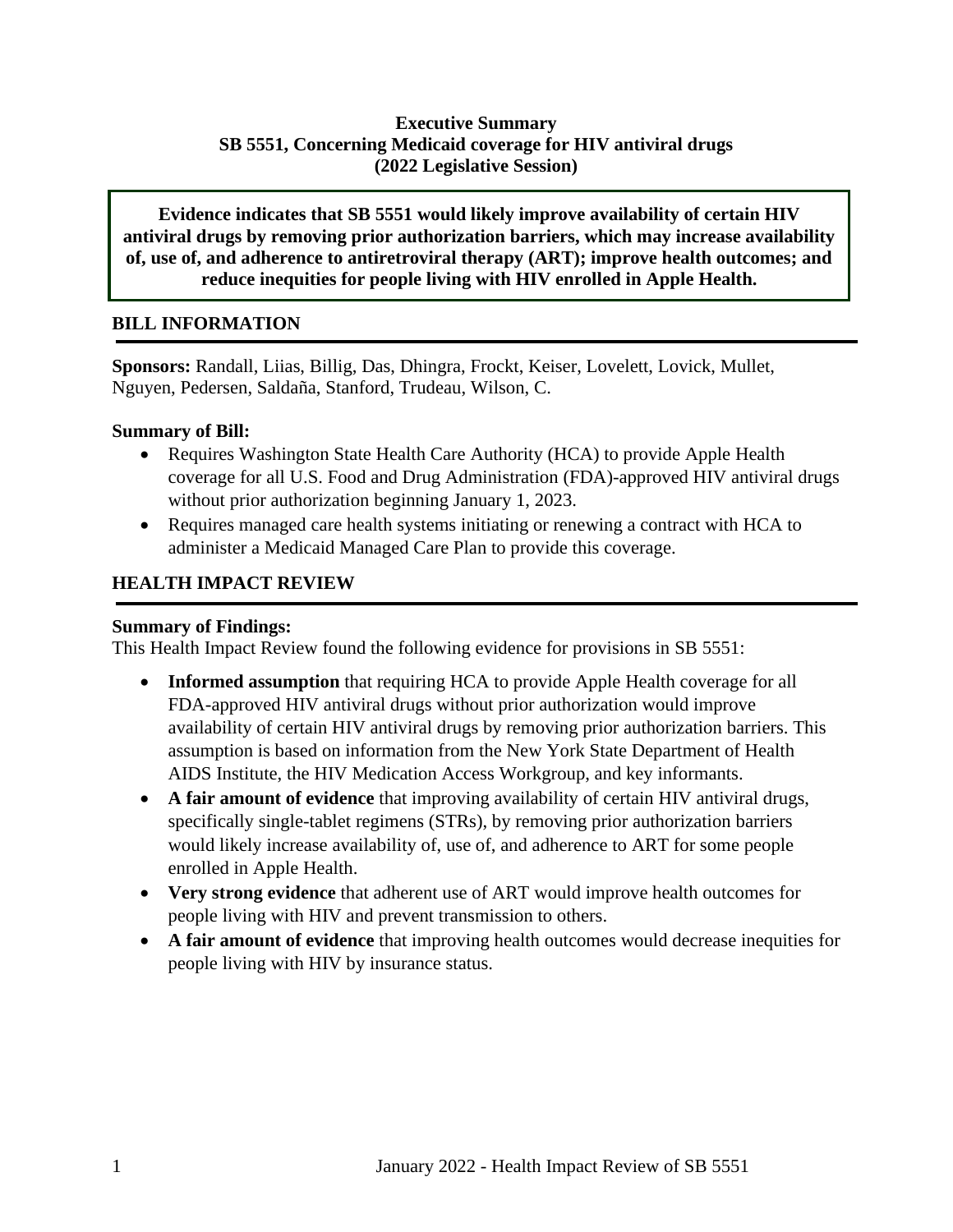#### **Introduction and Methods**

<span id="page-3-0"></span>A Health Impact Review is an analysis of how a proposed legislative or budgetary change will likely impact health and health disparities in Washington State [\(RCW 43.20.285\)](http://apps.leg.wa.gov/rcw/default.aspx?cite=43.20.285). For the purpose of this review 'health disparities' have been defined as differences in disease, death, and other adverse health conditions that exist between populations [\(RCW 43.20.270\)](http://apps.leg.wa.gov/rcw/default.aspx?cite=43.20.270). Differences in health conditions are not intrinsic to a population; rather, inequities are related to social determinants (e.g. access to healthcare, economic stability, racism, etc.). This document provides summaries of the evidence analyzed by State Board of Health staff during the Health Impact Review of Senate Bill 5551 [\(SB](https://lawfilesext.leg.wa.gov/biennium/2021-22/Pdf/Bills/House%20Bills/1412-S2.pdf?q=20211028114222) [5551\)](https://app.leg.wa.gov/billsummary?BillNumber=5551&Year=2021&Initiative=false).

Staff analyzed the content of SB 5551 and created a logic model depicting possible pathways leading from the provisions of the bill to health outcomes. We consulted with experts and contacted key informants about the provisions and potential impacts of the bill. We conducted an objective review of published literature for each pathway using databases including PubMed, Google Scholar, and University of Washington Libraries. We evaluated evidence using set criteria and determined a strength-of-evidence for each step in the pathway. More information about key informants and detailed methods are available upon request.

The following pages provide a detailed analysis of the bill, including the logic model, summaries of evidence, and annotated references. The logic model is presented both in text and through a flowchart (Figure 1). The logic model includes information on the strength-of-evidence for each pathway. The strength-of-evidence has been established using set criteria and summarized as:

- **Very strong evidence:** There is a very large body of robust, published evidence and some qualitative primary research with all or almost all evidence supporting the association. There is consensus between all data sources and types, indicating that the premise is well accepted by the scientific community.
- **Strong evidence:** There is a large body of published evidence and some qualitative primary research with the majority of evidence supporting the association, though some sources may have less robust study design or execution. There is consensus between data sources and types.
- A fair amount of evidence: There is some published evidence and some qualitative primary research with the majority of evidence supporting the association. The body of evidence may include sources with less robust design and execution and there may be some level of disagreement between data sources and types.
- **Expert opinion:** There is limited or no published evidence; however, rigorous qualitative primary research is available supporting the association, with an attempt to include viewpoints from multiple types of informants. There is consensus among the majority of informants.
- **Informed assumption:** There is limited or no published evidence; however, some qualitative primary research is available. Rigorous qualitative primary research was not possible due to time or other constraints. There is consensus among the majority of informants.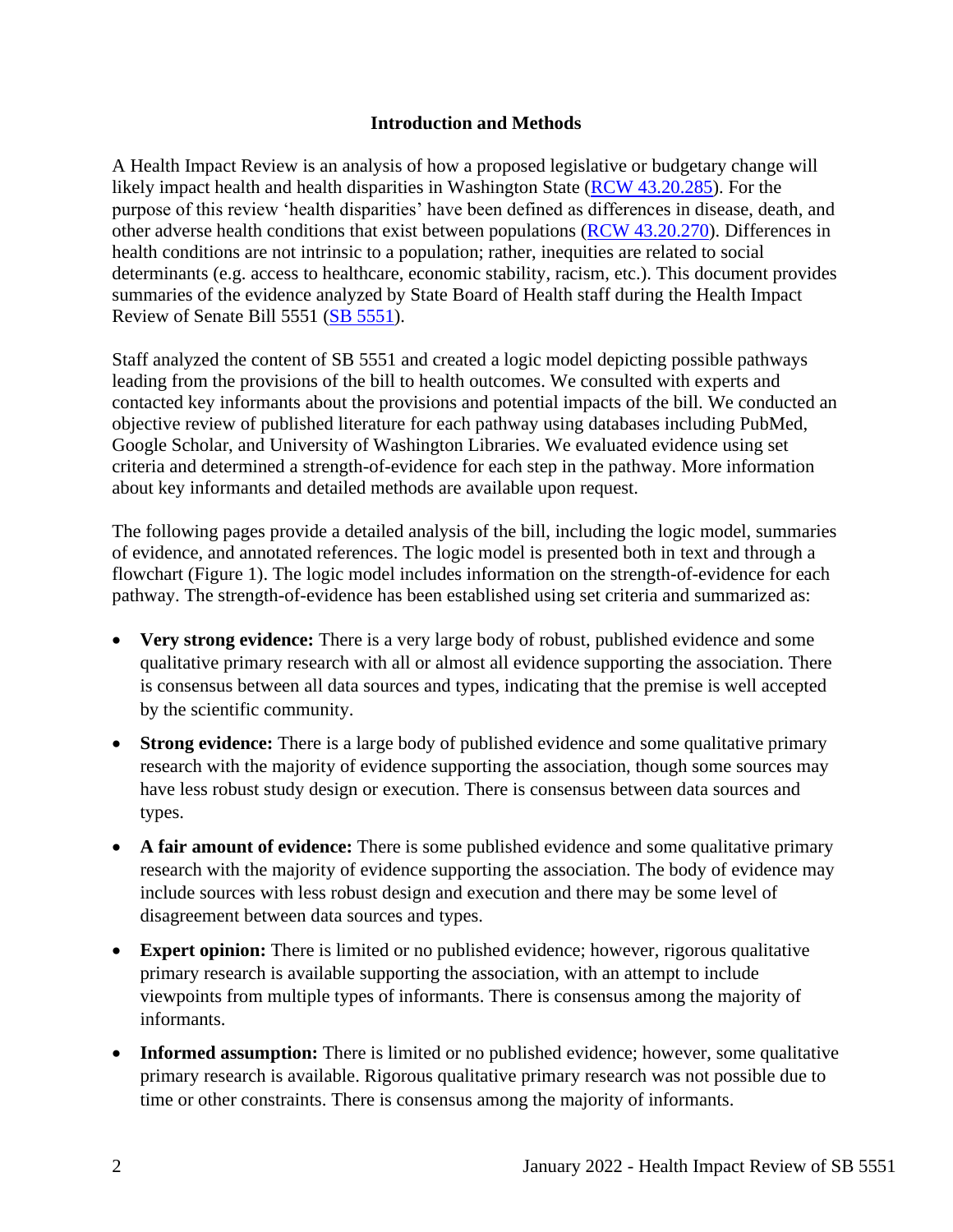- **No association:** There is some published evidence and some qualitative primary research with the majority of evidence supporting no association or no relationship. The body of evidence may include sources with less robust design and execution and there may be some level of disagreement between data sources and types.
- **Not well researched:** There is limited or no published evidence and limited or no qualitative primary research and the body of evidence has inconsistent or mixed findings, with some supporting the association, some disagreeing, and some finding no connection. There is a lack of consensus between data sources and types.
- **Unclear:** There is a lack of consensus between data sources and types, and the directionality of the association is ambiguous due to potential unintended consequences or other variables.

This review was completed during Legislative Session and was subject to the 10-day turnaround required in statute. This review was subject to time constraints, which influenced the scope of work for this review. The annotated references are only a representation of the evidence and provide examples of current research. In some cases, only a few review articles or meta-analyses are referenced. One article may cite or provide analysis of dozens of other articles. Therefore, the number of references included in the bibliography does not necessarily reflect the strength-ofevidence. In addition, some articles provide evidence for more than one research question, so are referenced multiple times.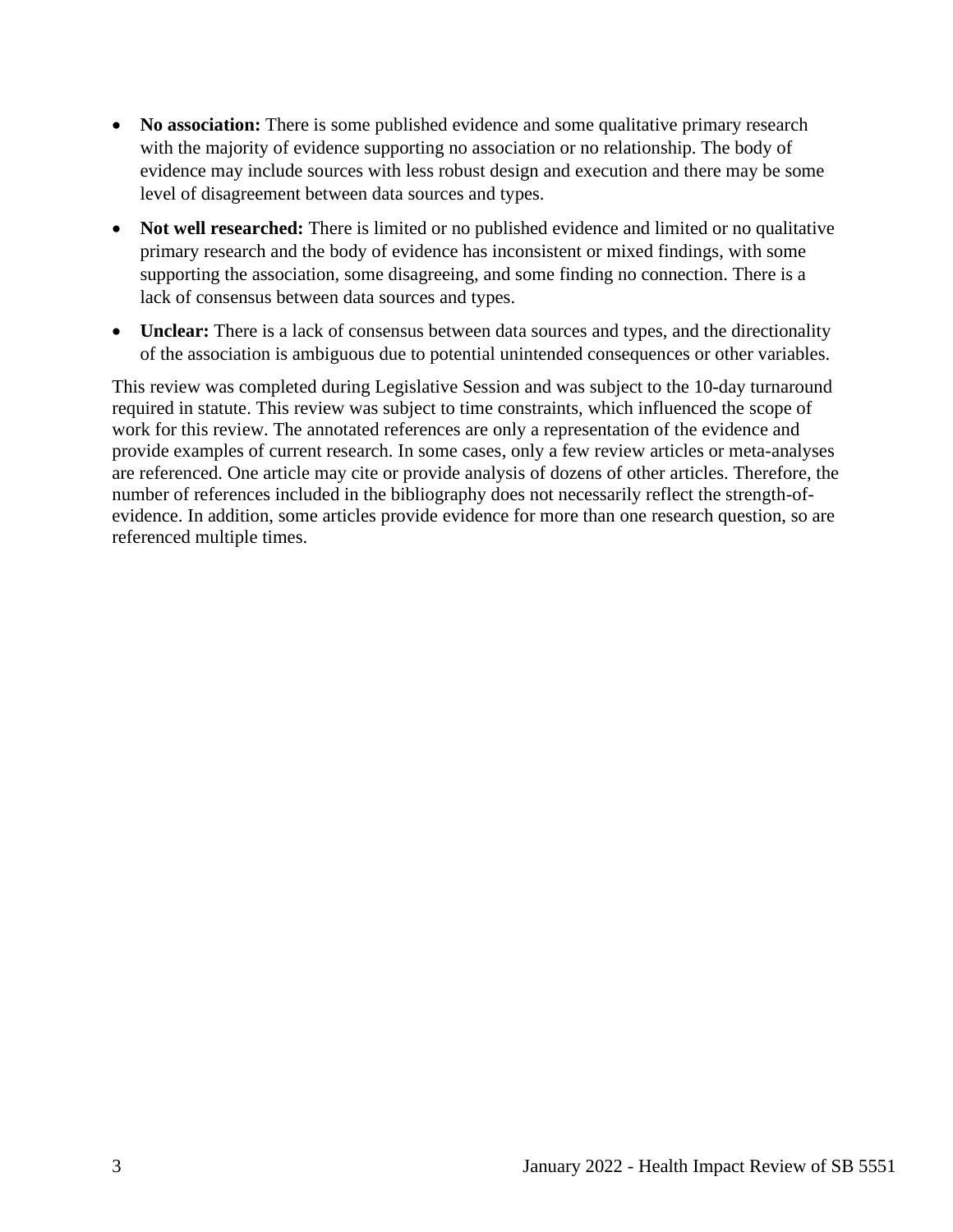## **Analysis of SB 5551 and the Scientific Evidence**

# **Summary of relevant background information**

- HIV antiviral medications are used to treat and prevent HIV. They are a large class of drugs, including antiretrovirals and pre-exposure prophylaxis (PrEP) (personal communication, Department of Health [DOH], January 2022).
- In 1996, trials using triple drug combinations showed positive results with sustained decrease in plasma HIV viral load.<sup>1</sup> Shortly thereafter, highly active antiretroviral therapy (ART) became widely available in North America, and HIV/AIDS morbidity and mortality fell drastically.<sup>1,2</sup>
- The Undetectable = Untransmissible  $(U = U)$  concept came from the Swiss National AIDS 2008 statement signifying that "[people living] with HIV who receive [ART] and have achieved and maintained an undetectable viral load cannot sexually transmit the virus to others."<sup>3</sup> In 2011, ART was demonstrated as a way to significantly reduce HIV transmission. $1$
- A 2012 study estimated half (49%) of HIV transmissions were from the 20% of people living with HIV who were unaware of their infection.<sup>4</sup>
- Scientific advancements have allowed HIV, with testing and treatment, to be a manageable chronic disease. 5
- Estimates indicate only 55% of people living with HIV are virally suppressed due to poor linkage to care and retention in care.<sup>6</sup>
- In 2019, the U.S. Department of Health and Human Services (HHS) announced the "Ending the HIV Epidemic in the U.S." initiative, which aims to reduce the number of new HIV infections by 90% by 2030.<sup>7</sup> The use of ART is one of the four pillars of ending the HIV epidemic.<sup>6</sup>
- Single-tablet regimens (STRs), commonly known as one-pill regimens, "combine a complete [HIV] treatment regimen into a single fixed-dose tablet."<sup>5</sup> Not all drugs and classes are available as STR.<sup>6</sup>
- HHS in collaboration with the National Institutes of Health (NIH) publishes federally approved medical practice guidelines for HIV/AIDS. The Panel on Antiretroviral Guidelines for Adults and Adolescents updated the "Guidelines for the Use of Antiretroviral Agents in Adults and Adolescents Living with HIV" (The Guidelines) in August 2021.<sup>6</sup>
	- o The Guidelines state that "[a]chieving viral suppression currently requires the use of combination [antiretroviral] regimens that generally include three active drugs from two or more drug classes" and "[t]he increasing number of [antiretroviral] drugs and drug classes makes viral suppression below detection limits an achievable goal in most patients." 6
	- o The Guidelines acknowledge that "[t]reatment adherence includes initiating care with an HIV provider (linkage to care), regularly attending appointments (retention in care), and adherence to [ART]. The concept of 'continuum of care' has been used to describe the process of HIV testing, linkage to HIV care, initiation of ART, adherence to treatment, retention in care, and virologic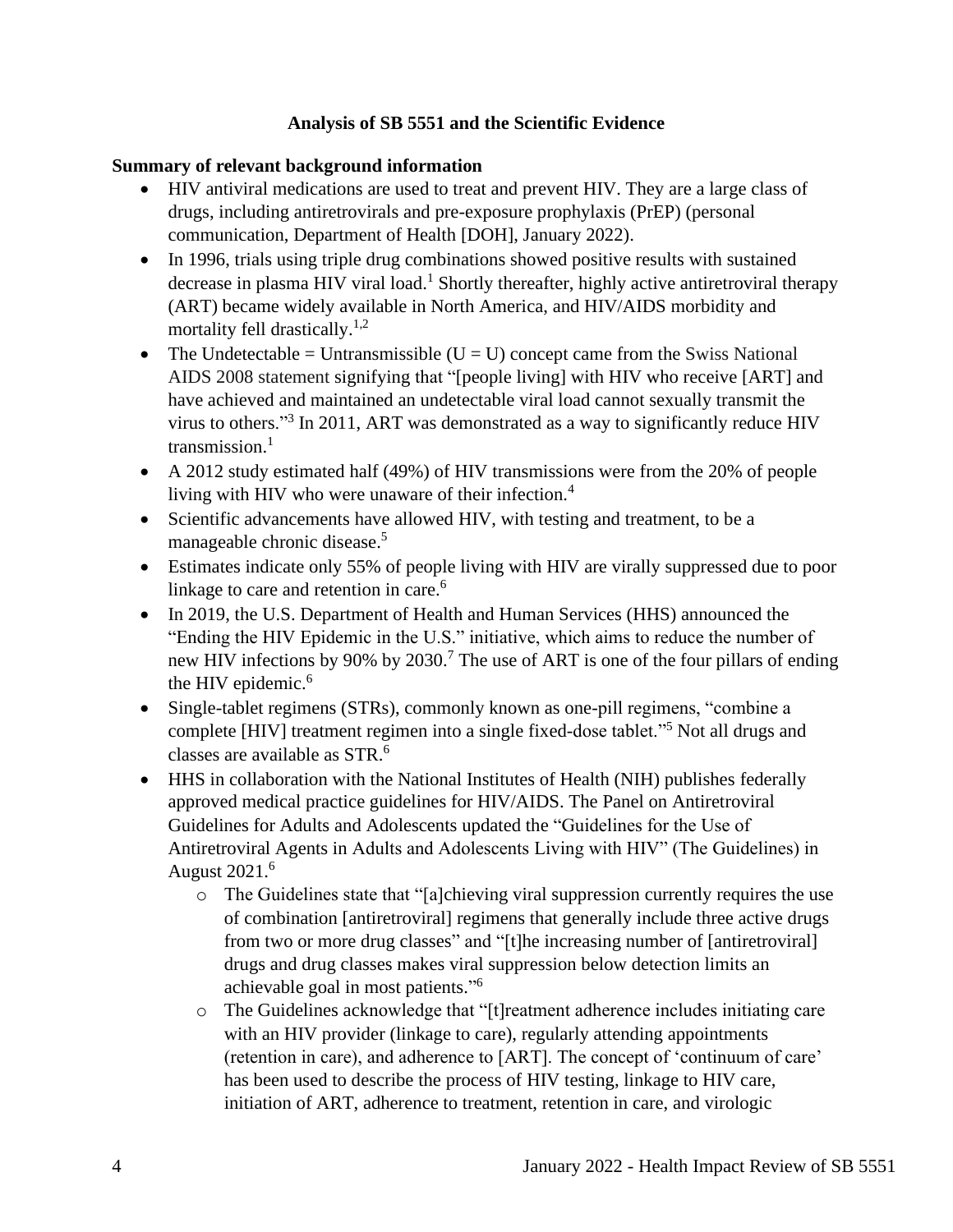suppression."<sup>6</sup> Adherence to each step along the continuum of care is necessary for people living with HIV to achieve optimal clinical outcomes and to realize the potential public health benefits of treatment as a tool to prevent transmission.<sup>6</sup>

- ART is costly, with total annual undiscounted spending on antiretroviral drugs reaching \$22.5 billion nationally in 2018.<sup>6</sup>
- The Medicaid prescription drug benefit is optional for state Medicaid programs under federal law; all 50 states provide this benefit.<sup>8</sup>
	- o The Omnibus Budget Reconciliation Act of 1990 established the Medicaid Drug Rebate Program under which states receive "the best price offered by [drug] manufacturers as a condition of coverage".<sup>8</sup>
	- o Under federal law, state Medicaid programs are required to provide coverage for all U.S. Food and Drug Administration (FDA)-approved medications from manufacturers in the Medicaid Drug Rebate Program, including all HIV antiretroviral medications.<sup>9</sup> However, states may use utilization controls (e.g., preauthorization, step therapy, preferred drug lists, quantity limits, etc.) to control costs of or limit access to prescription drugs.<sup>9</sup>
		- Twenty-eight states have HIV medications on a Preferred Drug List, and 21 states do not prefer all HIV medications.<sup>10</sup>
		- **•** Twelve states have legislation prohibiting management of HIV drugs.<sup>10</sup>
	- o Federal law allows state Medicaid programs to require people to pay "nominal" cost sharing for medical and pharmacy benefits.<sup>6</sup> Many states, including Washington State, do not require cost sharing (personal communication, Washington State Health Care Authority [HCA], January 2022).<sup>6</sup>
- The Washington State Medicaid program (Apple Health)<sup>\*</sup> provides coverage for HIV antiviral medications, and the Apple Health Preferred Drug List (PDL) includes a long list of HIV antiviral medications.<sup>11</sup> Treatment regimens on the PDL are clinically effective at suppressing viral load and are more cost effective.<sup>10</sup>
	- o The Pharmacy and Therapeutics Committee evaluates available evidence about the safety, efficacy, and effectiveness of prescription medications in a drug class, and makes recommendations to HCA about which drugs should be classified as preferred.<sup>12</sup>
	- o HCA requires that "in the absence of certain clinical or psycho-social conditions [...] patients [...] begin treatment on [an] equally effective, less costly alternative prior to starting the more costly HIV drugs" that are not on the PDL.<sup>10</sup>
	- o Prior authorization is required for drugs not listed on the PDL. Generally, "a client must have tried and failed, or is intolerant to, a designated number of preferred drugs within the drug class unless contraindicated or not clinically appropriate."<sup>11</sup> However, people do not need to meet the requirement for "tried and failed" to potentially qualify for HIV antiviral drugs not on the PDL (personal communication, HCA, January  $2022$ ).<sup>13</sup> Certain drugs must also meet other

<sup>\*</sup>Apple Health is the Washington State Medicaid program. In this report, the use of Medicaid will be retained to refer to the federal Medicaid program or to research related to national or other state Medicaid programs.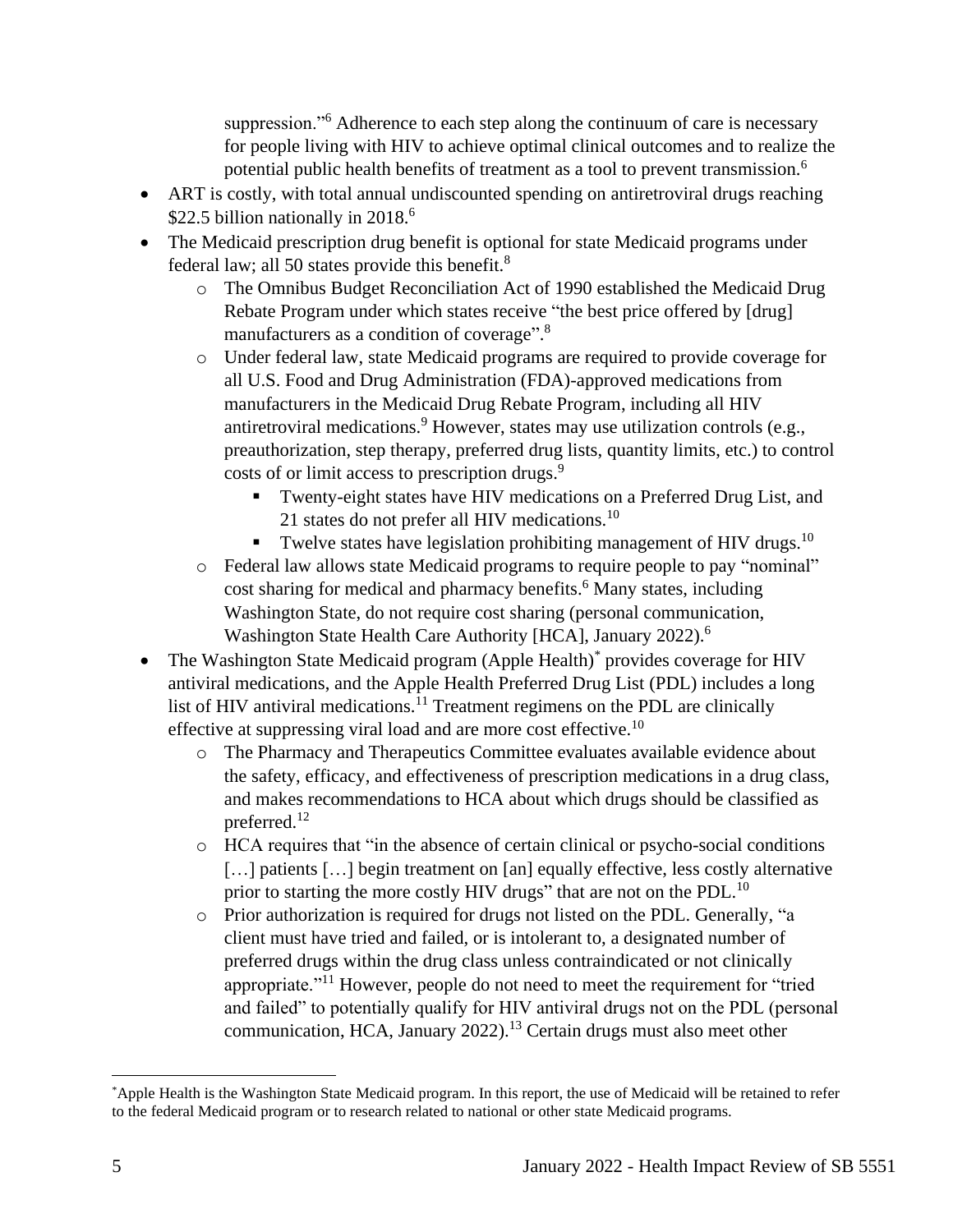criteria, and HCA Medical policy number 12.10.99-3, Antivirals – HIV Combinations, specifies that "new-to-market [HIV antiviral drugs]…are nonpreferred and subject to…prior authorization (PA) criteria. If a drug within this policy receives a new indication approved by the [FDA], medical necessity for the new indication will be determined on a case-by-case basis."<sup>14</sup>

- o HCA medical policy also states that requests for medications not on the PDL may be approved if there "are documented medically necessary or situational circumstances, based on the professional judgement of the clinical reviewer" on a case-by-case basis.<sup>14</sup>
- o In 2021, the number of requests for prior authorization increased by 22% compared to 2020.<sup>10</sup>
- o People who become Medicaid eligible and are on a treatment regimen not on the PDL may remain on their current treatment regimen without going through the prior authorization process (personal communication, HCA, January 2022).
- In 2021, [ESSB 5092](https://lawfilesext.leg.wa.gov/biennium/2021-22/Pdf/Bills/Session%20Laws/Senate/5092-S.SL.pdf?q=20220114214425) (Chapter 334, Laws of 2021) required two workgroups examining access to HIV medications. The Washington State Legislature:
	- o Requested the Washington State LGBTQ Commission to seek input from stakeholders and provide recommendations on three topics: 1) access to HIV antiviral drugs on the PDL; 2) impact of drug access on public health and the statewide goal of reducing HIV transmission; and 3) maximizing pharmaceutical drug rebates for HIV antiretroviral drugs.<sup>13</sup> The LGBTQ Commission convened the HIV Medication Access Workgroup, which provided recommendations in October 2021.<sup>13</sup>
	- o Requested DOH to convene a workgroup to make recommendations on funding and policy initiatives that address the spread of sexually transmitted infections (STIs). Among other topics, the workgroup is required to make recommendations related to expanding access to PrEP and to HIV post-exposure prophylaxis (PEP). The recommendations are due to the Legislature in December 2022 (personal communication, DOH, January 2022).

## **Summary of SB 5551**

- Requires HCA to provide Apple Health coverage for all FDA-approved HIV antiviral drugs without prior authorization beginning January 1, 2023.
- Requires managed care health systems initiating or renewing a contract with HCA to administer a Medicaid Managed Care Plan to provide this coverage.

## **Health impact of SB 5551**

Evidence indicates that SB 5551 would likely improve availability of certain HIV antiviral drugs by removing prior authorization barriers, which may increase availability of, use of, and adherence to antiretroviral therapy (ART); improve health outcomes; and reduce inequities for people living with HIV enrolled in Apple Health.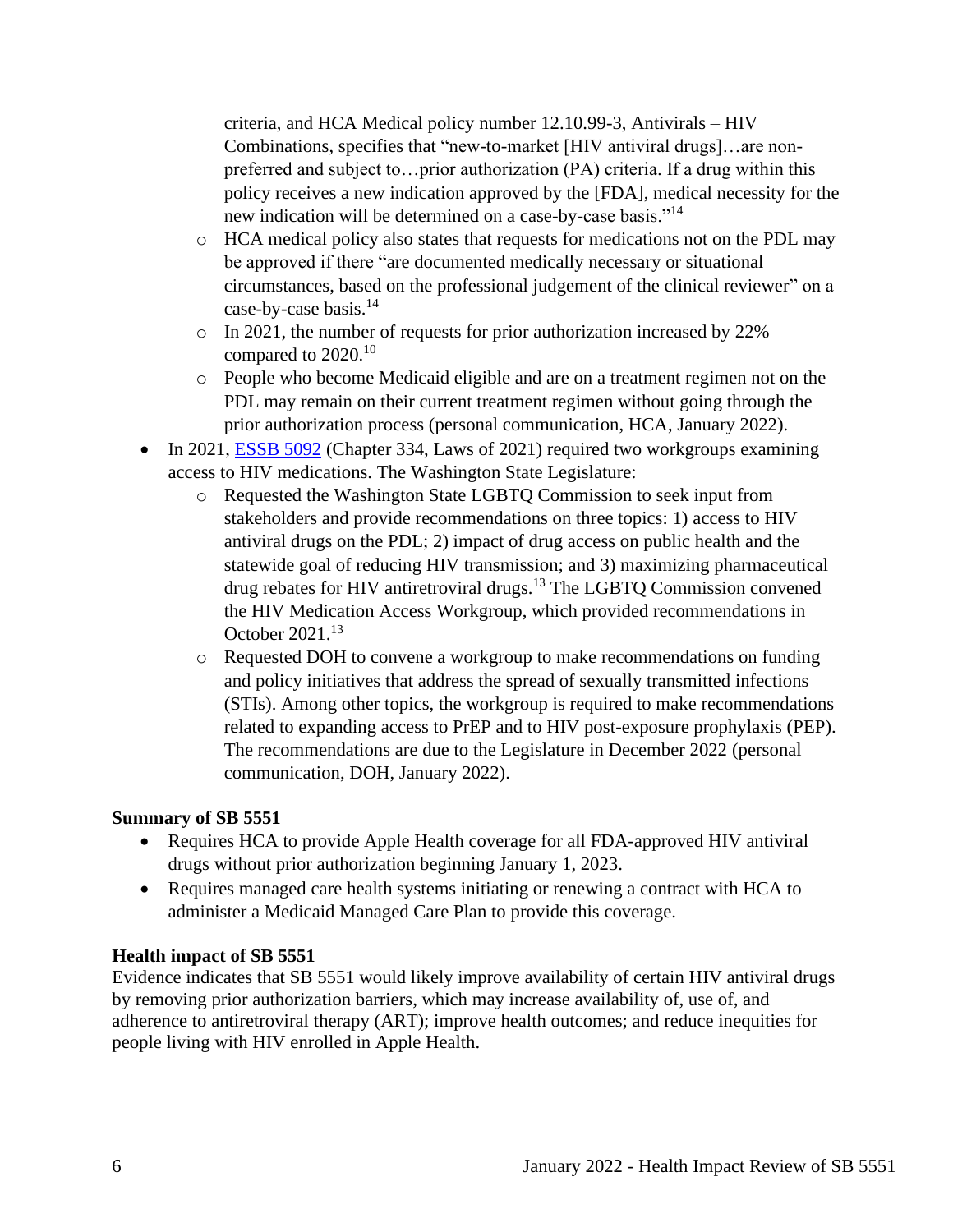#### **Pathway to health impacts**

The potential pathway leading from the provisions of SB 5551 to decreased health inequities are depicted in Figure 1. We have made the informed assumption that requiring HCA to provide Apple Health coverage for all FDA-approved HIV antiviral drugs without prior authorization would improve availability of certain HIV antiviral drugs by removing prior authorization barriers. This informed assumption is based on information from the New York State Department of Health AIDS Institute, the HIV Medication Access Workgroup, and key informants. There is a fair amount of evidence that improving availability of certain HIV antiviral drugs, specifically STRs, by removing prior authorization barriers would likely increase availability of, use of, and adherence to ART for some people enrolled in Apple Health.<sup>5,6,15</sup> There is very strong evidence that adherent use of ART would improve health outcomes for people living with HIV and prevent transmission to others.<sup>2,3,5,6,16-23</sup> There is a fair amount of evidence that improving health outcomes would decrease inequities for people living with HIV by insurance status.<sup>18,24,25</sup>

#### **Scope**

Due to time limitations, we only researched the most direct connections between provisions of the bill and health inequities and did not explore the evidence for all possible pathways. For example, we did not evaluate potential impacts related to:

- o Apple Health funding. While a fiscal note from HCA for SB 5551 was not available at the time this report was completed, key informants stated that removing the prior authorization system would likely increase costs for Apple Health, with a potential cost of \$6,000 more per year for each patient on a nonpreferred drug (personal communication, HCA, January 2022). Evidence from states with open access policies (i.e., without prior authorization systems) suggested that costs may increase as much as \$40-60 million per year if more people begin using STRs (personal communication, HCA, January 2022). STRs currently make up a smaller proportion of claims (27%) but account for 46% of total expenditures on HIV antiviral drugs.<sup>10</sup>
- o Other medications on the PDL. The PDL includes many medications used to treat many chronic diseases, such as multiple sclerosis, diabetes, and rheumatoid arthritis (personal communication, HCA, January 2022). Key informants stated that removing prior authorization for one drug class may also impact other classes of medications (personal communication, HCA, January 2022).

## **Magnitude of impact**

SB 5551 would impact people living with HIV in Washington State enrolled in Apple Health or who could become eligible for Apple Health.

In 2019, there were more than 14,000 people living with HIV in Washington State.<sup>16</sup> The number of new cases of HIV in Washington State remained stable from 2015 to 2019, with an average rate of 5.4 new cases of HIV per 100,000 people.<sup>16</sup> King and Mason counties had new HIV case rates above the state rate (9.2 and 7.3 cases per  $100,000$  people, respectively).<sup>16</sup> In 2019, 48% of new HIV cases in Washington State occurred in King County. 16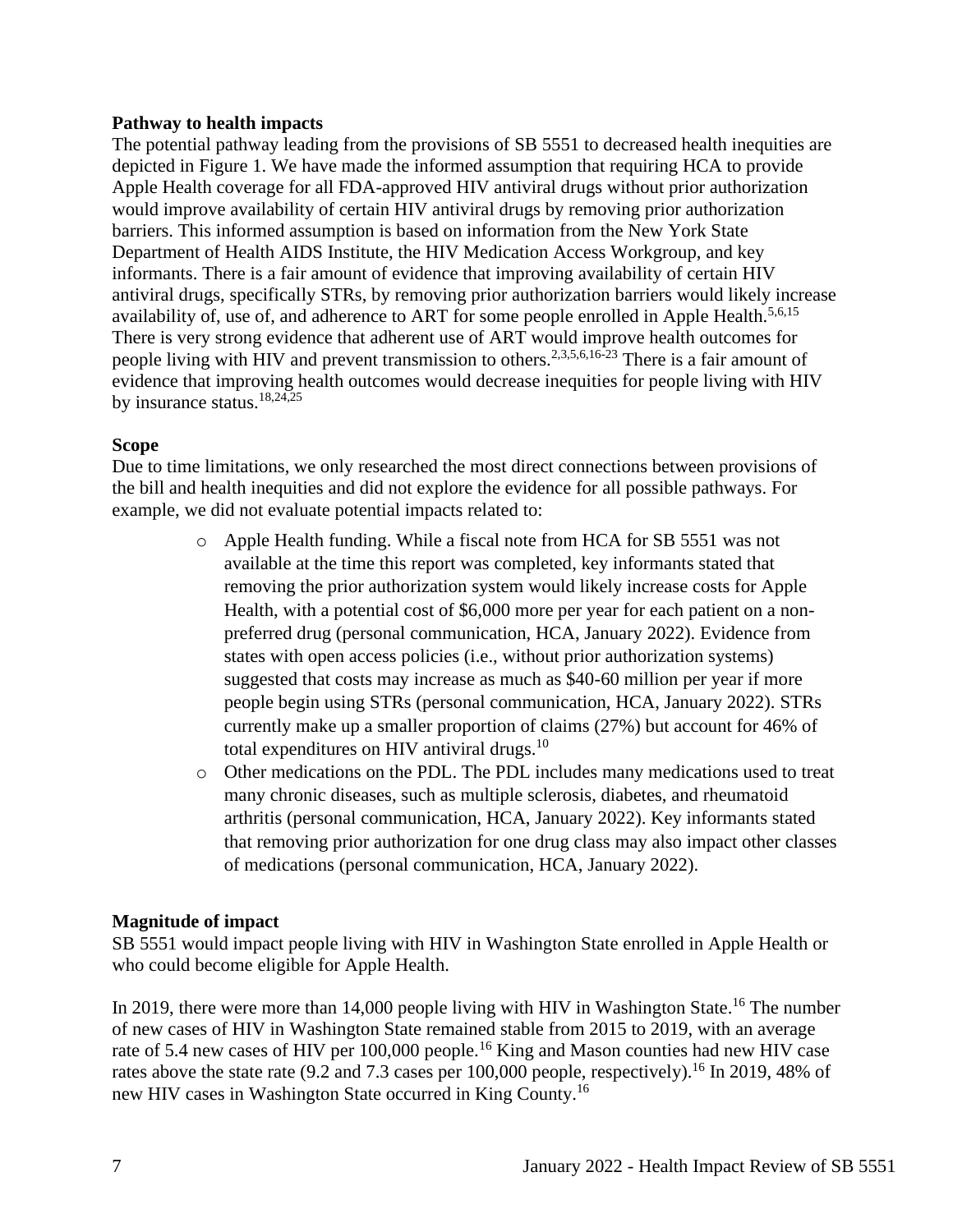Approximately 89% of people living with HIV in Washington State are engaged in care (i.e., have access to and are using HIV healthcare services), and 82% of people living with HIV have a suppressed viral load.<sup>16</sup>

HCA does not have an exact estimate of the number of people living with HIV who are currently enrolled in Apple Health (personal communication, HCA, January 2022). National research has found that Medicaid is the single largest payer for people living with HIV,<sup>18</sup> and estimates suggest that 40% of all people living with HIV are enrolled in Medicaid.<sup>19</sup> Data from a representative, random sample of people living with HIV in Washington State in 2018 found that approximately 43% of people living with HIV reported using Medicaid coverage for their medical care.<sup>26</sup> While an exact estimate is not available, data suggest that approximately  $6,000$ people living with HIV may be enrolled in Apple Health.

Lastly, it is not possible to estimate how many people living with HIV enrolled in Apple Health may change or switch treatment regimens as a result of SB 5551. Research has indicated that people "may switch their ART [regimens] for various reasons, including tolerability, suboptimal adherence, long-term toxicities, simplifying the regimen, the regimen performing poorly, or modification resulting from comorbid conditions that may lead to drug-drug interactions.<sup>"27</sup> A national study with 5,744 people living with HIV enrolled in Medicaid found that 14% of people switched ART regimens from 2006 to 2011.<sup>27</sup> Research has documented adverse outcomes related to switching ART treatments,<sup>27</sup> and key informants shared that people living with HIV may be hesitant to change drug regimens that work for them (personal communication, January 2022). Moreover, in 2020, HCA reported that, based on an informal survey sent to all Medicaid pharmacy directors, 26.9% of HIV claims were for STRs,<sup>10</sup> and evidence has shown that the use of STRs has increased over time (personal communication, HCA, January 2022).

Overall, it is not possible to estimate how many people living with HIV enrolled in Apple Health may be impacted by SB 5551. However, the bill has the potential to impact all people living with HIV in Washington State enrolled in Apple Health or who could become eligible for Apple Health.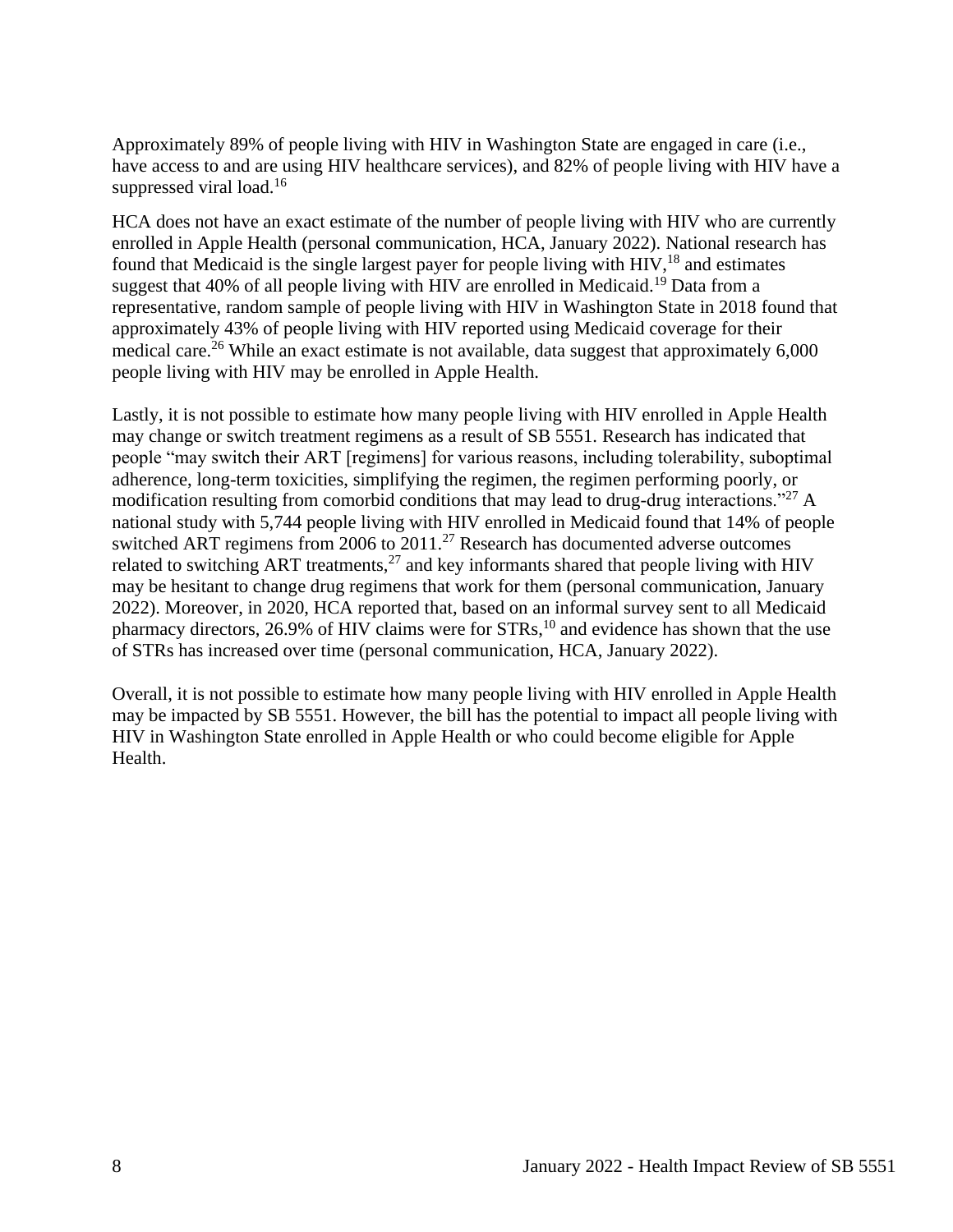# **Logic Model**

<span id="page-10-0"></span>





9 January 2022 - Health Impact Review of SB 5551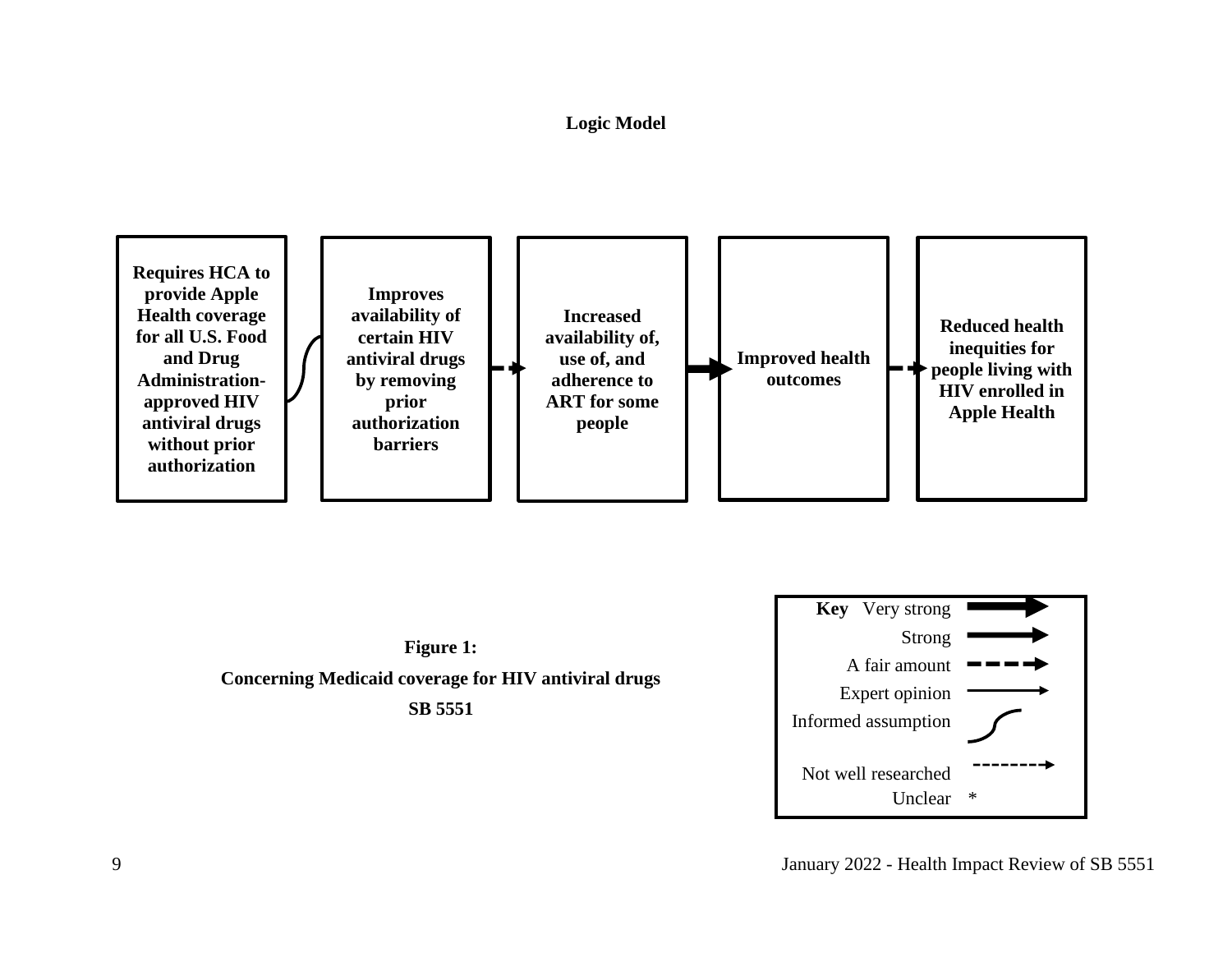#### **Summaries of Findings**

<span id="page-11-0"></span>**Would requiring HCA to provide Apple Health coverage for all U.S. Food and Drug Administration-approved HIV antiviral drugs without prior authorization improve availability of certain HIV antiviral drugs by removing prior authorization barriers?** We have made the informed assumption that requiring Washington State Health Care Authority (HCA) to provide Apple Health coverage for all U.S. Food and Drug Administration (FDA) approved HIV antiviral drugs without prior authorization would improve availability of certain HIV antiviral drugs by removing prior authorization barriers. This informed assumption is based on information from the New York State Department of Health AIDS Institute, the HIV Medication Access Workgroup (convened by the Washington State LGBTQ Commission), and key informants.

Washington State Apple Health provides coverage for HIV antiviral medications.<sup>11</sup> In 2018, HCA implemented a prior authorization system for certain HIV antiviral medications not on the Apple Health Preferred Drug List (PDL) or new-to-market.<sup>11,13,14</sup> Under this prior authorization system, a provider must proactively petition for a medication not included on the PDL or new-tomarket for their patient.<sup>13</sup> The petition must explain why the PDL drugs are not suitable for the patient or demonstrate why the PDL regimen would not be effective for the patient.<sup>13</sup> HCA medical policy states that requests for medications not on the PDL may be approved if there "are documented medically necessary or situational circumstances, based on the professional judgement of the clinical reviewer" on a case-by-case basis.<sup>14</sup>

SB 5551 would remove the prior authorization requirements for all FDA-approved HIV antiviral drugs, which would remove prior authorization as a barrier to certain HIV antiviral drugs. There is limited empirical evidence evaluating barriers due to prior authorization for HIV antiviral drugs. The American Academy of HIV Medicine has stated that prior authorization for HIV drugs restricts access to medication, delays treatment (which increase healthcare costs), and creates administrative burdens for healthcare providers.<sup>28</sup> In 2014, New York State Department of Health AIDS Institute completed a survey with people living with HIV and healthcare providers to identify barriers to acquiring and prescribing HIV medications.<sup>29</sup> Approximately 9% of respondents reported prior authorization as a barrier.<sup>29</sup> Respondents reported that prior authorization resulted in delays of medication and treatment interruptions for people living with HIV and created time burdens for providers.<sup>29</sup>

Key informants in Washington State also discussed potential barriers to prior authorization, including denials, physician prescribing practices, delay of care, and foregoing care (personal communications, January 2022). HCA began tracking prior authorization denials in 2020. Data from 2020 and 2021 showed that approximately 75% of prior authorization requests for HIV antiviral drugs were approved and  $25%$  were denied in both 2020 and 2021.<sup>10</sup> Claims may be denied if they do not meet certain medically-necessary or situational circumstances<sup>10</sup> (e.g., "behavioral health condition which impairs the patient's ability to manage multiple medications<sup>"14</sup>). Key informants stated that denials were a barrier for some people to initiate individualized, effective treatment regimens (personal communications, January 2022). By removing potential barriers due to the prior authorization system, key informants felt that people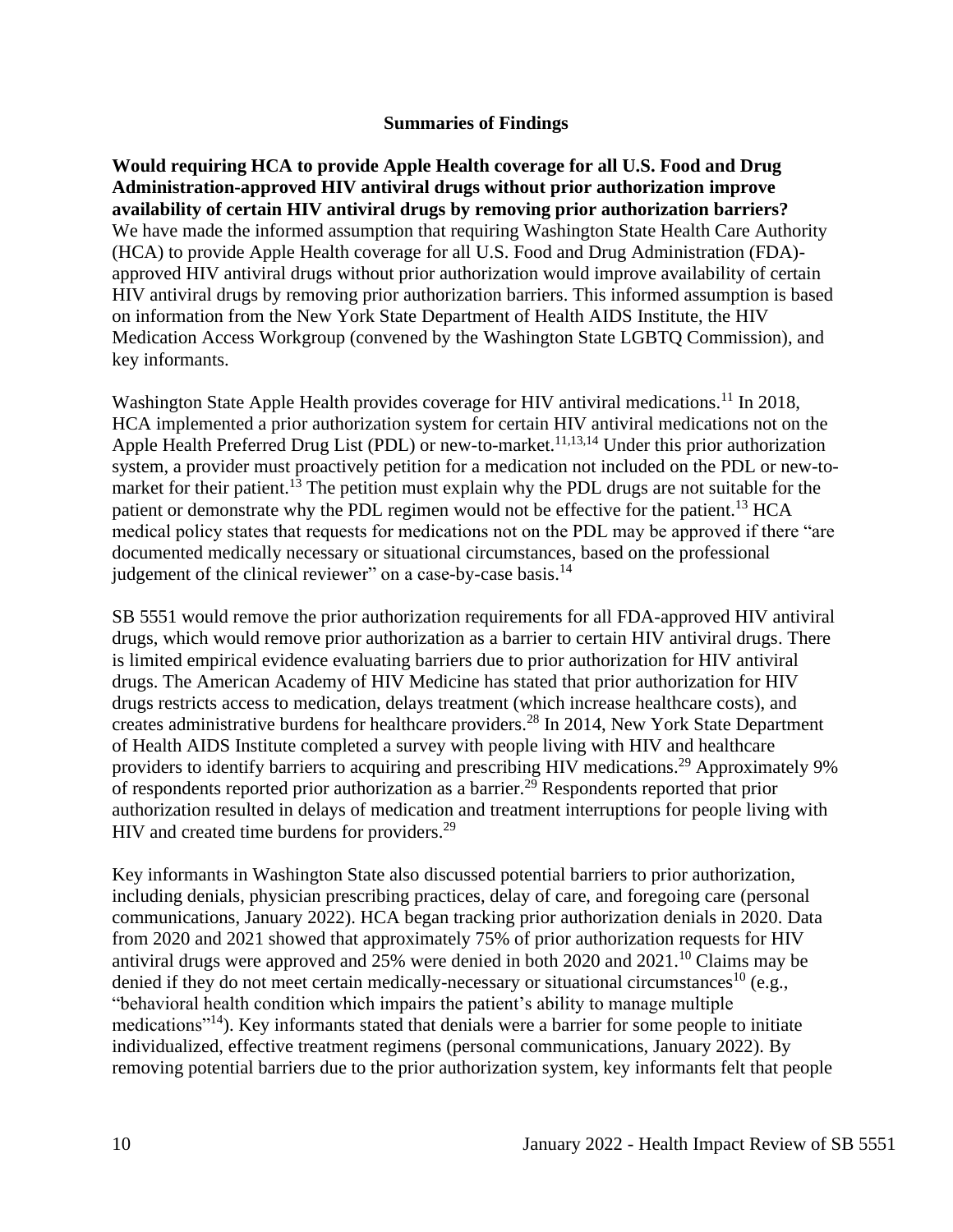living with HIV enrolled in Apple Health would have more timely access to all HIV antiviral drugs without the risk of denial (personal communications, January 2022).

Healthcare providers or case managers typically work with patients to request drugs not on the PDL (personal communications, January 2022). The HIV Medication Access Workgroup found that some healthcare providers face the potential burden of preparing justifications and materials for a prior authorization request.<sup>13</sup> One key informant shared that some providers will prescribe a treatment regimen from the PDL rather than initiate the prior authorization process in order to provide medication as quickly as possible (personal communication, January 2022). Similarly, some healthcare providers may perceive it as easier to try a drug regimen that can be immediately prescribed, rather than investing time in the prior authorization process (personal communication, January 2022). The HIV Medication Access Workgroup and key informants suggested that the prior authorization system may influence provider prescribing practices (personal communication, January 2022) and may interfere with the patient-provider relationship. $13$ 

Lastly, key informants also stated that the prior authorization process can take time and may delay care for some people (personal communications, January 2022). Similarly, the prior authorization system may result in a patient falling out of care or foregoing care (personal communication, January 2022). For example, a person may have limited access to transportation, which could impact their ability to return to a healthcare provider for additional visits if prior authorization is required to receive medication (personal communication, January 2022).

The HIV Medication Access Workgroup stated that there are significant barriers to effective HIV prevention and treatment for people enrolled in Apple Health or who may become eligible for Apple Health and "the removal of the prior authorization system is not a panacea for addressing the complex issues that create barriers to effective HIV treatment."<sup>13</sup> Many studies have documented the systematic barriers to accessing and using healthcare for people enrolled in Medicaid.18,24,25 One researcher explained that, "[m]any studies demonstrate more advanced disease and greater co-morbidities among persons with public or no insurance, accounting at least in part for the differences in [various health] outcomes, but some studies demonstrate a persistently worse outcome for those with public or no insurance even after adjustment, suggesting access to care or process of care issues."<sup>25</sup>

Therefore, we have made the informed assumption that requiring HCA to provide Apple Health coverage for all FDA-approved HIV antiviral drugs without prior authorization would likely remove prior authorization as a specific barrier to certain HIV antiviral drugs.

## **Would improving availability of certain HIV antiviral drugs by removing prior authorization barriers increase availability of, use of, and adherence to ART for some people enrolled in Apple Health?**

There is a fair amount of evidence that improving availability of certain HIV antiviral drugs, specifically single-tablet regimens (STRs), by removing prior authorization barriers would likely increase availability of, use of, and adherence to ART for some people enrolled in Apple Health.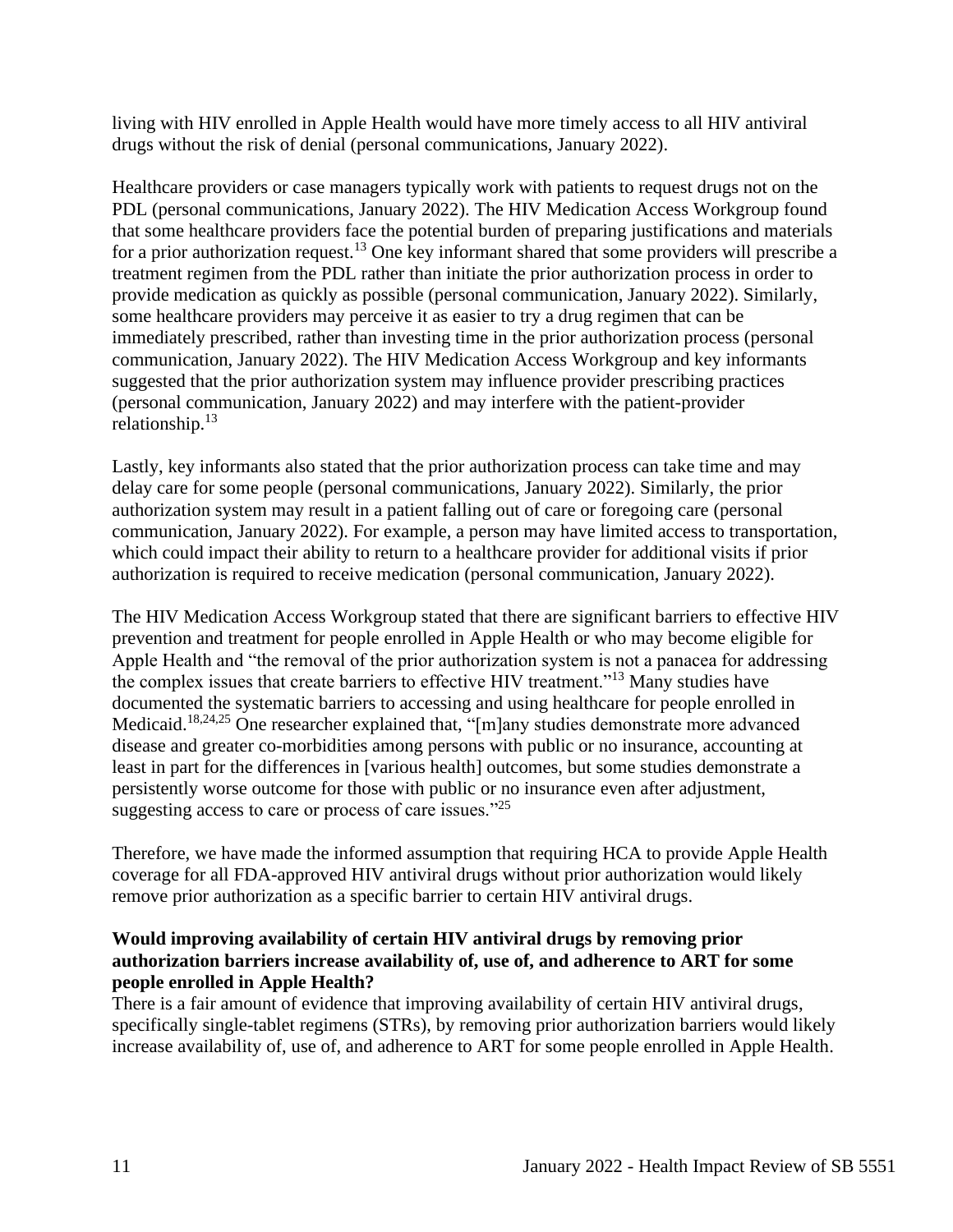Key informants stated that increasing availability of certain HIV antiviral drugs may increase a person's ability to initiate an individualized treatment regimen in a timely manner (personal communications, January 2022). HIV treatment regimens must be individualized for each patient based on a person's medical history, HIV treatment history, and life circumstances in order to maximize drug efficacy (i.e., ability to achieve viral suppression) and adherence (personal communications, January 2022). NIH's "Guidelines for the Use of Antiretroviral Agents in Adults and Adolescents Living with HIV" (The Guidelines) state that "the first principle of successful treatment is to design a plan to which the patient can commit."<sup>6</sup> This involves individualizing a plan (with the person living with HIV's input) that considers their daily schedule; tolerance of pill number, size, and frequency; and issues affecting absorption (e.g., use of acid-reducing therapy and food requirements).<sup>6</sup> Moreover, research has found that switching ART treatments may result in increased hospitalizations, nonpharmacy costs, pharmacy costs, and adverse treatment outcomes.<sup>27</sup> Consequently, "[e]fforts to put patients on an optimal ART regimen initially, therefore reducing the need for subsequent switching, may have a positive effect on patients..."<sup>27</sup>

A patient's adherence to ART can be influenced by a variety of factors, including their social situation and clinical condition, the prescribed regimen, and the patient-provider relationship.<sup>6</sup> Evidence indicates that poor adherence is often a consequence of one or more behavioral, structural, and psychosocial barriers (e.g., depression and other mental illness, low levels of social support, busy or unstructured daily routines, inconsistent access to medication due to financial and insurance status).<sup>6</sup> Changes in life events, insurance status, comorbid conditions, health systems, etc. can affect retention in care and adherence and may change over time.<sup>6</sup> As such, "[t]o improve treatment adherence […] it is critical to take multiple approaches, such as minimizing socio-structural barriers, improving management of health systems, strengthening patient–provider relationships, and working with patients to ensure that regimens are acceptable, feasible, and have minimal side-effects."<sup>5</sup> Healthcare providers should work with each person's needs (or barriers to care) to identify an approach that works for them to improve adherence.<sup>6</sup>

SB 5551 would primarily impact availability of STRs as an option for ART, though provisions of the bill would also apply to the availability of other drugs and ART regimens in the future (personal communication, DOH, January 2022). Researchers have noted that newer ART regimens, including STRs, "offer improvements in dosing convenience, tolerability, and treatment resistance" compared to older regimens.<sup>27</sup> Certain people may especially benefit from increased access to STRs, including those facing situational barriers to more complex drug regimens (e.g., communities of color, people engaging in transactional sex, and/or people experiencing mental health concerns, substance use, or housing instability [personal communications, January 2022]) as well as people facing structural barriers to medication access (e.g., limited access to healthcare providers or pharmacies).<sup>15</sup> Key informants also noted that rapid/same day start for STRs and ART initiation is important for people who are pregnant, are over 50 years of age, have an acute HIV infection, or have an advanced stage of HIV (i.e., AIDS) (personal communication, DOH, January 2022). In these cases, "every effort should be made to initiate ART immediately, and ideally, on the same day as diagnosis" (personal communication, DOH, January 2022).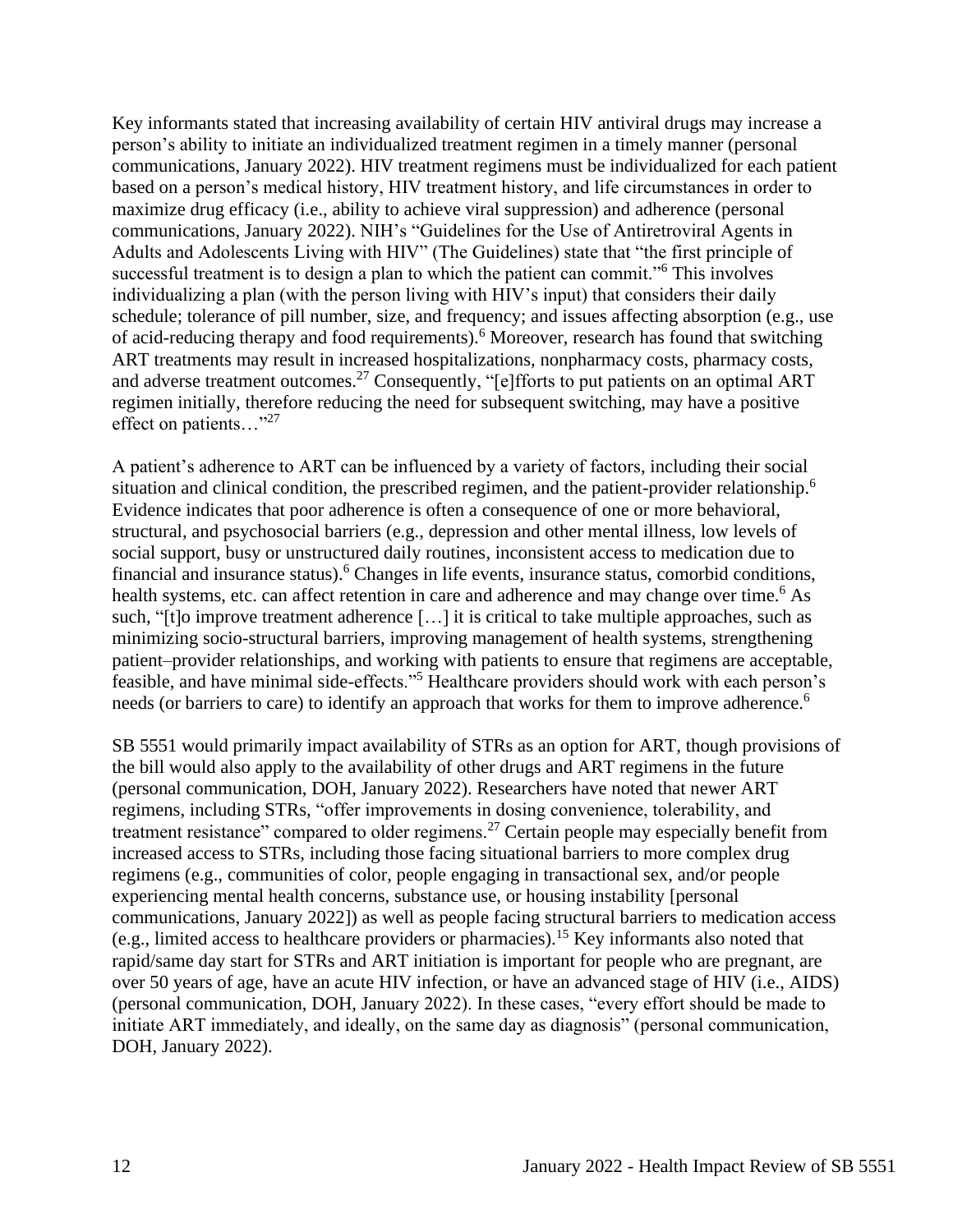STRS can also affect adherence. For example, "[o]nce-daily regimens, including those with low pill burden (even if not one pill once daily), without a food requirement, and few side effects or toxicities, are associated with higher levels of adherence."<sup>6</sup> A 2019 systematic review, including 29 studies, examined the relationships between (1) STRs versus multi-tablet regimens (MTRs) use and adherence, (2) levels of treatment adherence and viral suppression, and (3) STR/MTR use and viral suppression.<sup>5</sup> Results specific to objective 1 showed that STRs were associated with statistically significantly higher treatment adherence than MTRs in 9 of 11 observational studies.<sup>5</sup> Authors also conducted a meta-analysis which found that "STRs [were] associated with significantly higher ART adherence at 95% and 90% thresholds." <sup>5</sup> Similarly, a study among people living with HIV enrolled in Medicaid found that 22.7% of people on STRs were adherent over a six month time period compared to  $11.7\%$  of people on MTRs.<sup>15</sup> People were also less likely to discontinue use of STRs compared to MTRs over the two-year study period.<sup>15</sup> While evidence suggests that STRs are easier for people to use, "data to support or refute the superiority of a STR versus a once-daily multi-tablet regimen (MTR) […] are limited."<sup>6</sup> The Guidelines note that comparison of STRs to MTRs is also hampered as not all drugs and classes are available as STR.<sup>6</sup>

The Guidelines also state that "[t]reatment adherence includes initiating care with an HIV provider (linkage to care), regularly attending appointments (retention in care), and adherence to [ART]."<sup>6</sup> Access to and use of HIV testing and linkage to HIV healthcare services are prerequisites to a person living with HIV's adherence to ART and SB 5551 does not impact other structural barriers to accessing, using, and adhering to ART. However, there is a fair amount of evidence that improving availability of certain HIV antiviral drugs, specifically STRs, would likely increase availability of, use of, and adherence to ART for some people enrolled in Apple Health.

## **Would increased availability of, use of, and adherence to ART for some people enrolled in Apple Health improve health outcomes?**

There is very strong evidence that adherent use of ART improves health outcomes for people living with HIV and prevents transmission to others. Healthy People 2030 states that access to health services improves health outcomes and reduce health inequities, and can be improved by increasing health insurance coverage, increasing availability of health care resources (e.g., people enrolled in Medicaid may experience limited access to providers depending on where they live), and considering economic, social, cultural, and geographic barriers to increase the efficiency and timeliness of healthcare delivery.<sup>30</sup> There is a large body of evidence supporting the positive association between use of health services for the early detection and treatment of physical and mental health disorders $31$  and improved health outcomes, including for HIV treatment and prevention. Since there is strong consensus in the scientific literature supporting this association, less time was spent researching this connection.

Successful ART treatment (which suppresses the amount of HIV in the body) allows people living with HIV to achieve viral suppression, which prevents negative health effects of HIV infection and prevents transmission to others.<sup>3,6,16,17,21,22</sup> Earlier initiation of ART is associated with better health outcomes, including lower morbidity and mortality.<sup>18</sup> Results of a 2019 systematic review showed "higher adherence rates were associated with higher levels of viral suppression" in 13 of 18 studies  $(72\%)$ .<sup>5</sup> Meanwhile, the review found mixed results among five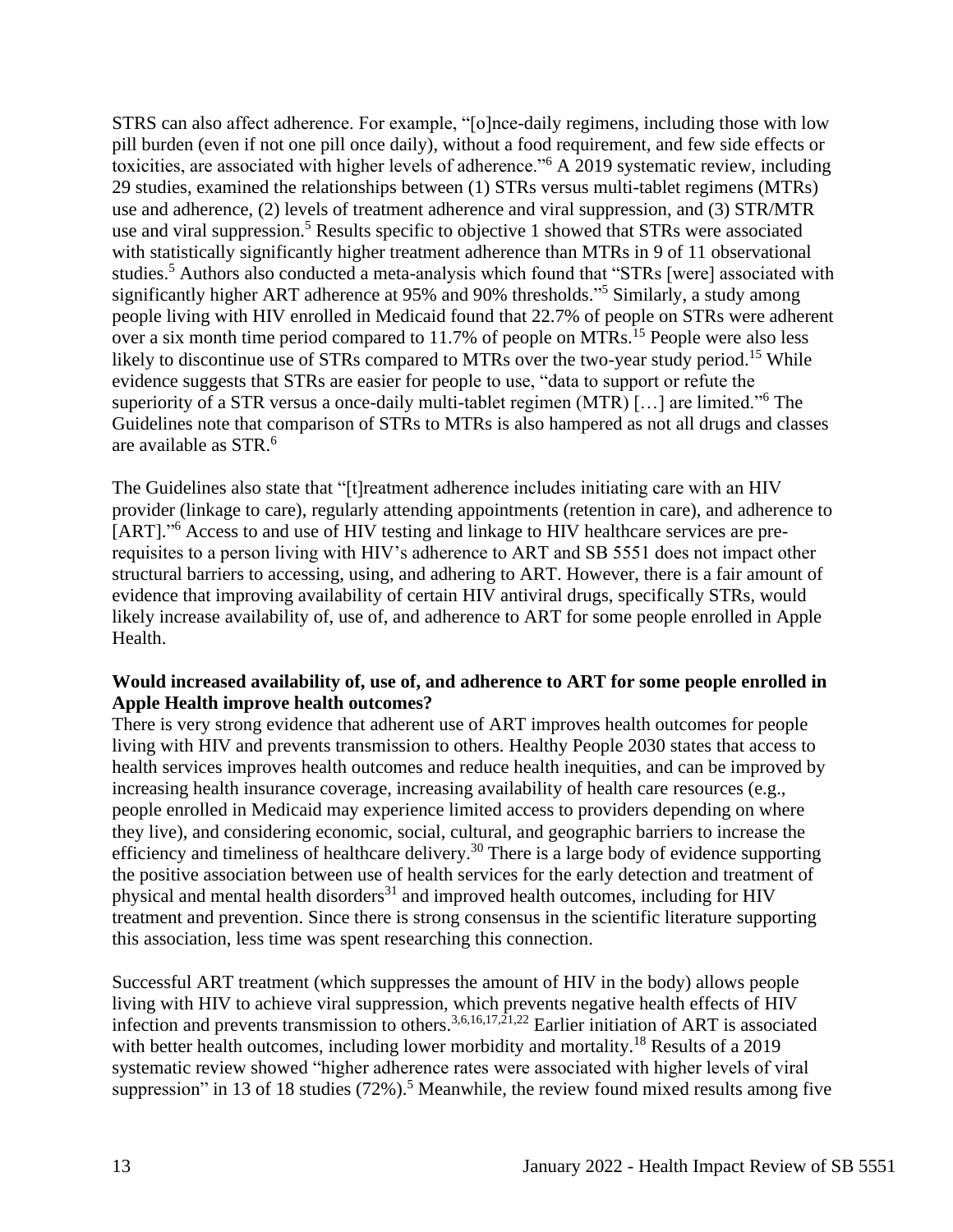studies assessing the association between STR versus MTR use and viral suppression.<sup>5</sup> Authors concluded further research is necessary to determine whether adherence to STRs versus MTRs results in improved virologic and clinical outcomes.<sup>5</sup> These mixed findings align with evidence cited in The Guidelines.<sup>6</sup>

When an appropriate ART regimen is followed with optimal adherence, HIV is transformed from being potentially fatal to a manageable chronic disease.<sup>5,32</sup> One researcher explained that, "[a]s people with HIV live longer, they appear to develop diseases and conditions that are characteristic of middle-aged and older populations, including rising obesity and weight gain, diabetes, cardiovascular disease, and other chronic conditions. Additionally, HIV and its treatment may themselves increase the prevalence of some conditions."<sup>19</sup> Evidence suggests that adherent use of ART may reduce HIV-related comorbidities. A 10-year, multistate, longitudinal evaluation of Medicaid administrative claims data found that "[a]lthough rates of comorbid conditions increased over time, the percentage of [people] having any HIV-related condition declined; this was also true of HIV-related cancers. This is likely due to dramatic improvements in ART. The most consequential improvement was widespread implementation of [STRs], but there is also evidence that ART adherence improved over [the study] time period."<sup>19</sup> Similarly, the U.S. Preventive Services Task Force (USPSTF) concluded that, "HIV suppression with ART may also decrease inflammation and immune activation thought to contribute to higher rates of cardiovascular disease and other end-organ damage."<sup>6</sup> Conversely, "[s]uboptimal adherence reduces the likelihood of viral suppression which in turn increases the risk of transmission and the development of drug resistance, thereby limiting future treatment options. Suboptimal adherence has both clinical and economic consequences, including accelerated disease progression and mortality, decreased [health-related quality of life], and higher healthcare  $costs.$ "

Lastly, adherent use of ART has also been shown to reduce sexual transmission of HIV.<sup>3,6,17,22</sup> In absence of a vaccine or cure, the Health Resource & Services Administration, an agency of the U.S. Department of Health and Human Services (HHS), strongly supports increased prevention efforts.<sup>2</sup> For example, "Test and Treat" is an approach that relies on HIV treatment as prevention. Widespread testing and swift connections of those who are HIV seropositive to ART treatment significantly reduces the risk of transmission.<sup>2</sup> For people living with HIV who use ART daily as prescribed and achieve and maintain viral suppression, there is effectively no risk of sexually transmitting HIV to an HIV-negative partner  $(100\%$  effectiveness estimate).<sup>3,20</sup> This concept is known as U=U (Undetectable = Untransmissible).<sup>3</sup>

Overall, there is very strong evidence that adherent use of ART improves health outcomes for people living with HIV and prevents transmission to others.

#### **Will improving health outcomes reduce health inequities for people living with HIV enrolled in Apple Health?**

There is a fair amount of evidence that improving health outcomes would decrease inequities for people living with HIV by insurance status.

National research has indicated that people living with HIV enrolled in Medicaid experience worse health outcomes than people living with HIV enrolled in other types of health insurance.<sup>18</sup>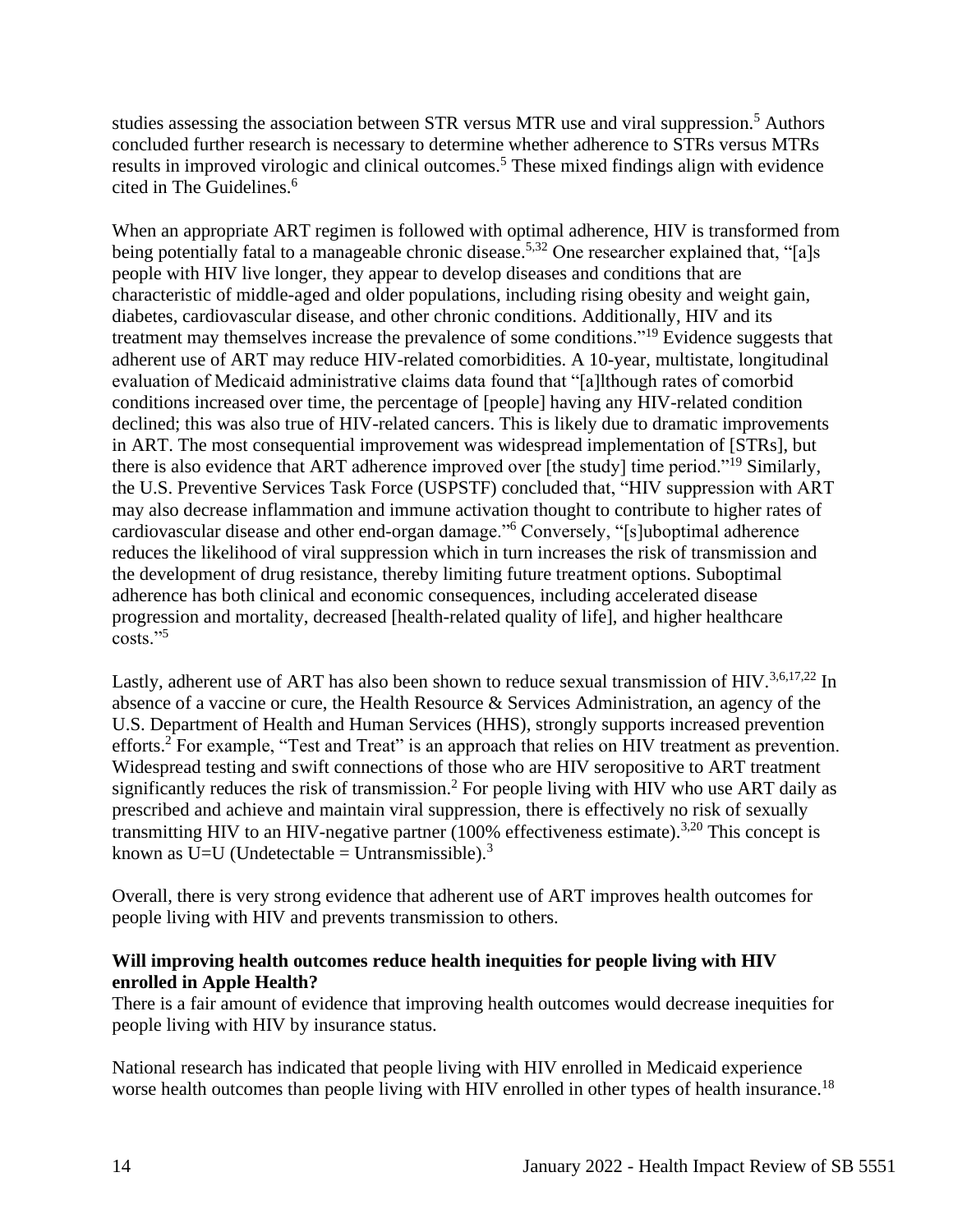Prior to the implementation of the Patient Protection and Affordable Care Act (ACA) (2010), a body of evidence showed that people living with HIV enrolled in Medicaid had worse health outcomes than people with private insurance, including later initiation of ART, higher incidence of comorbidities (e.g., cardiovascular diseases, renal impairment, chronic hepatitis), less sustained viral suppression, and higher mortality rates.<sup>24</sup> For example, a retrospective study of 1,885 people living with HIV found that the odds of initiating ART at less severe stages of HIV was significantly greater for people enrolled in private insurance, self-pay, and other/unknown insurance status, compared to people enrolled in Medicaid, <sup>18</sup> potentially indicating a delay of care. People enrolled in private insurance were 1.5 times more likely to start ART at less severe stages of HIV than people enrolled in Medicaid.<sup>18</sup> While the study did not evaluate the reasons for the delay of care, the authors stated that people enrolled in Medicaid may face a number of systematic barriers to accessing healthcare, including barriers related to geography, transportation, language, and health literacy. $18$ 

The ACA expanded Medicaid coverage, and evidence has indicated that increased Medicaid enrollment is associated with increased use of healthcare services and higher rates of diagnosis of chronic health conditions, particularly among low-income adults.<sup>24,33,34</sup> However, studies since implementation of the ACA have shown that inequities for people living with HIV enrolled in Medicaid persist.<sup>24,25</sup> A cohort study with 3,908 people living with HIV receiving care at 12 clinics in Washington D.C. found that, while people living with HIV enrolled in public insurance were more likely to meet laboratory monitoring standards, people living with HIV enrolled in private insurance were statistically significantly more likely to have greater durable viral suppression than people living with HIV enrolled in public insurance.<sup>24</sup> Specifically, 80% of people living with HIV enrolled in private insurance and using ART had durable viral suppression compared to 69% of people living with HIV enrolled in public insurance and using ART.<sup>24</sup> The study concluded that some of the differences in outcomes may be due to structural barriers experienced by people enrolled in public health insurance (e.g., transportation).<sup>24</sup>

A longitudinal study (spanning the time period before and after the implementation of the ACA) with 2,363 people diagnosed with late-stage HIV (i.e., AIDS) found that people enrolled in Medicaid who were virally suppressed had 1.36 times higher risk of mortality compared to people with private insurance who were virally suppressed.<sup>25</sup> The authors concluded "compared to persons with AIDS and private insurance, persons with public insurance have increased mortality, possibly due to a greater burden of non-infectious, age-related diseases [i.e., comorbidities]."<sup>25</sup>

Key informants stated that Medicare does not require prior authorization for any HIV antiviral medications and that coverage of HIV antiviral medications likely varies by private health insurance plans (personal communication, HCA, January 2022). There is the potential that removing prior authorization for HIV antiviral drugs not on the PDL could place Medicaid in parity with other types of insurance coverage, which could further improve health outcomes and reduce inequities experienced by people living with HIV enrolled in Apple Health.

It is well-documented that people living with HIV experience health inequities, including inequities due to racism, and by sex, sexual orientation, and gender identity. 16,24,25 In 2020 in Washington State, approximately 84% of individuals living with HIV were male, and the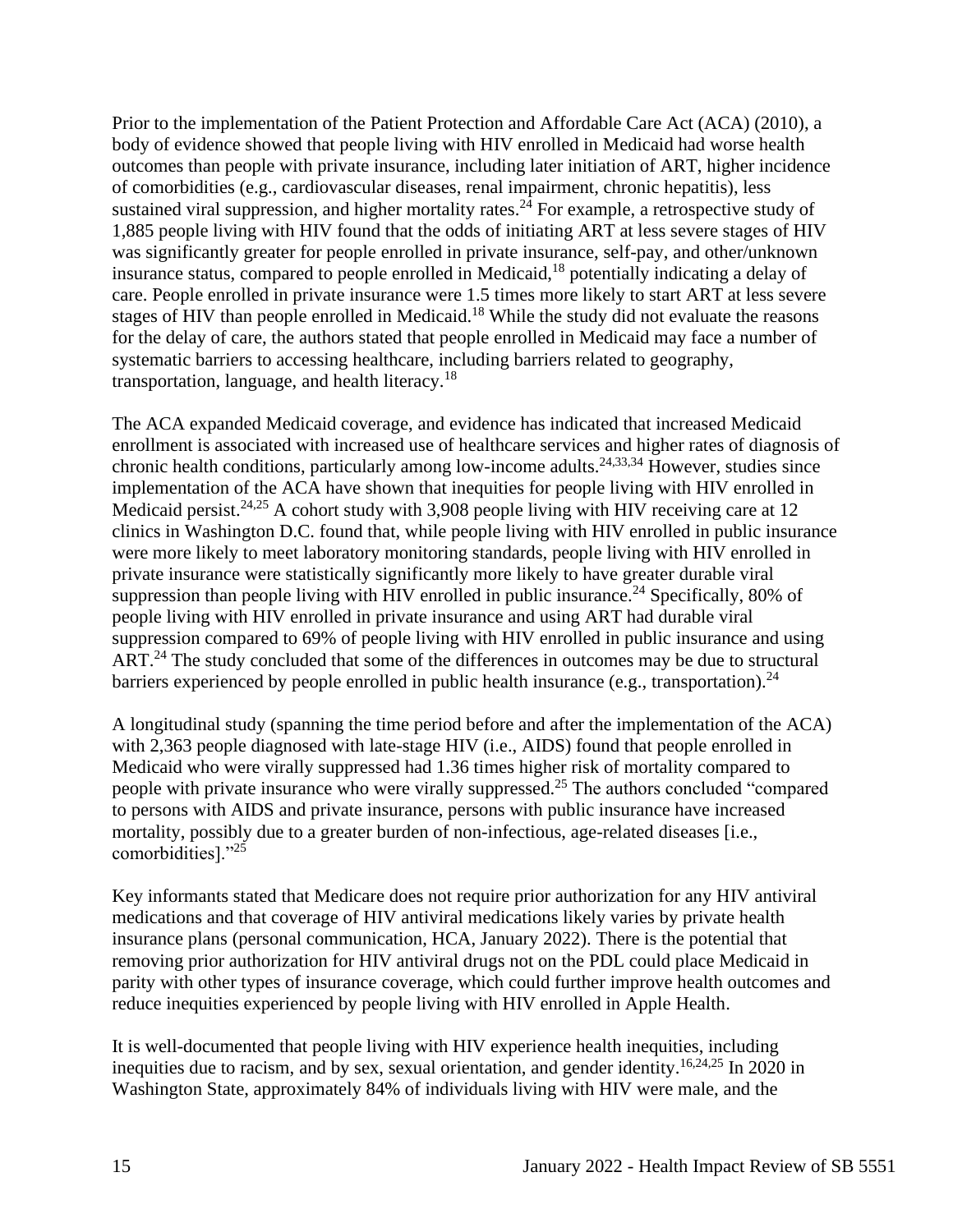majority (59%) of new cases were among men who have sex with men.<sup>16</sup> In 2019, 47% of Asian Washingtonians received late HIV diagnosis compared to 22% of white Washingtonians.<sup>16</sup> Non-Hispanic Black and Hispanic Washingtonians are disproportionately represented among the state's new cases of HIV. In 2019, non-Hispanic Blacks comprised 4% of the state's total population (2020 population estimate)<sup>35</sup> but accounted for 17% of new HIV cases.<sup>16</sup> Hispanics comprised 14% of the state population<sup>35</sup> and accounted for 24% of new HIV cases.<sup>16</sup> Inequities in HIV-related health outcomes also exist by age and level of education and for people experiencing violence (e.g., intimate partner violence), those working in transactional sex, those with co-occurring mental health conditions, those with disabilities (e.g., cognitive delays), those with substance use disorders, those experiencing houselessness, and those living in rural areas (personal communications, January 2022). $24,25$ 

Researchers have also noted that intersectionality for people experiencing multiple types of stigma (e.g., HIV-related stigma, sexual stigma, racism, gender discrimination) may worsen health outcomes.<sup>36-38</sup> A meta-analysis of 64 studies examining the association between HIVrelated stigma and various health outcomes found significant associations between stigma and high rates of depression, low levels of social support, low treatment adherence, and lower access to and use of healthcare and social services.<sup>36</sup> The analysis also found positive, but weaker relationships between stigma and anxiety, quality of life, physical health, emotional and mental distress, and sexual risk practices.<sup>36</sup> Experiences of stigma have also been associated with depression, anxiety, hopelessness, negative social interactions, loss of social support, and decreases in self-esteem and self-efficacy.<sup>39</sup> Approximately 79% of respondents to the People Living with HIV Stigma Index Project reported a reduction in psychological, physical, and material well-being as a result of stigma experiences, including depression, anxiety, social isolation, and decreased sleep and physical activity.<sup>40</sup>

Overall, there is limited data about people living with HIV enrolled in Apple Health. However, since evidence suggests that people living with HIV who are enrolled in Medicaid experience worse HIV-related health outcomes than people living with HIV enrolled in other types of health insurance, there is a fair amount of evidence that improving health outcomes for people living with HIV who are enrolled in Apple Health would improve health equity.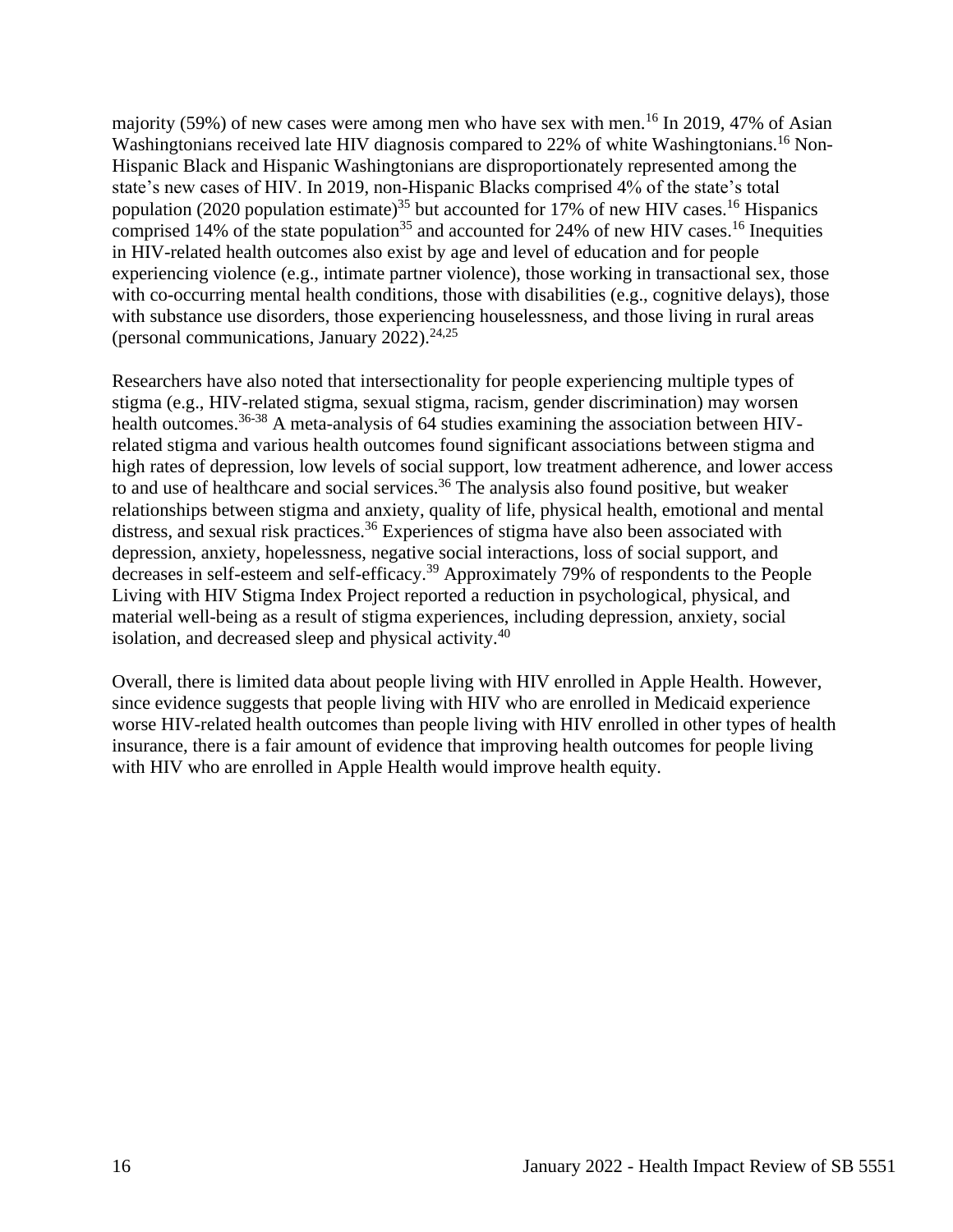#### **Annotated References**

#### <span id="page-18-0"></span>1. **Vella Stefano, Schwartlander Bernard , Sow Salif Papa , et al. The history of antiretroviral therapy and of its implementation in resource-limited areas of the world.**  *AIDS.* **2012;2012(26):1231-1241.**

Vella et al. provided a history of antiretroviral therapy (1987 to 2011) as well as its implementation in resource-limited areas of the world.

## 2. **U.S. Department of Health and Human Services A Living History | Timeline. Available at: [https://hab.hrsa.gov/livinghistory/timeline/toward\\_passage.htm.](https://hab.hrsa.gov/livinghistory/timeline/toward_passage.htm) Accessed October, 2019.**

This Health Resources & Services Administration page outlines the history of the HIV/AIDS epidemic and the scientific advancements and policy efforts to treat people living with HIV and to prevent transmission of the disease. Information cited was included in the following timeline discussions: 1995 - First Protease Inhibitor Becomes Available and 2013 - High-Impact Prevention.

#### 3. **Eisinger R. W., Dieffenbach C. W., Fauci A. S. HIV Viral Load and Transmissibility of HIV Infection: Undetectable Equals Untransmittable.** *JAMA.* **2019;321(5):451-452.**

The authors examined the science-based evidence behind the concept of Undetectable = Untransmissible  $(U = U)$ , which signifies that "individuals with HIV who receive antiretroviral therapy (ART) and have achieved and maintained an undetectable viral load cannot sexually transmit the virus to others." The first declaration of the  $U = U$  concept came from the Swiss National AIDS 2008 statement. The HIV Prevention Trials Network (HPTN) conducted the first randomized clinical trial in 2011 that compared the effect of early initiation with delayed initiation of ART among 1,763 couples. This trial found a 96.4% reduction in HIV transmission in the early ART group compared with the delayed ART group. The effect of maintaining viral suppression and preventing HIV transmission proved durable in a 5-year follow-up, with no linked transmissions when viral load was suppressed by ART. Other subsequent studies confirmed these findings, including the PARTNER 1 study, finding that in 58,000 condomless sexual acts, there were no linked HIV transmissions. PARTNER 1 did not have statistical evidence to determine transmission risk for receptive anal sex, however the Opposites Attract study with 323 couples (men who have sex with men) documented 16,800 acts of condomless sex, with no linked HIV transmission. PARTNER 2 evaluated 77,000 condomless sexual acts, where one partner had achieved viral suppression and the other uninfected partner was not receiving antivirals and there were no resulting linked HIV transmissions. The authors describe three principles that are required to be met to realize the  $U = U$  concept. (1) Taking ART as prescribed is "essential for achieving and maintaining an undetectable viral load." The authors cite a 2015 CDC report that stated that 20% of people with HIV are not clinically suppressed and that 40% in the same year did not maintain viral suppression for more than 12 months. Adherence can be impacted by access to care and access to stable care. (2) People must adhere to the time frame of reaching viral suppression. There is existing guidance that viral suppression measured at 6 months after starting therapy is required for  $U = U$ . The authors cite studies that indicate there is residual HIV transmission risk during the first 6 months of initiating ART. (3) People should follow the recommended schedule for viral load testing. The schedule includes testing at entry into care; at the initiation of ART or treatment modification; and 2 to 8 weeks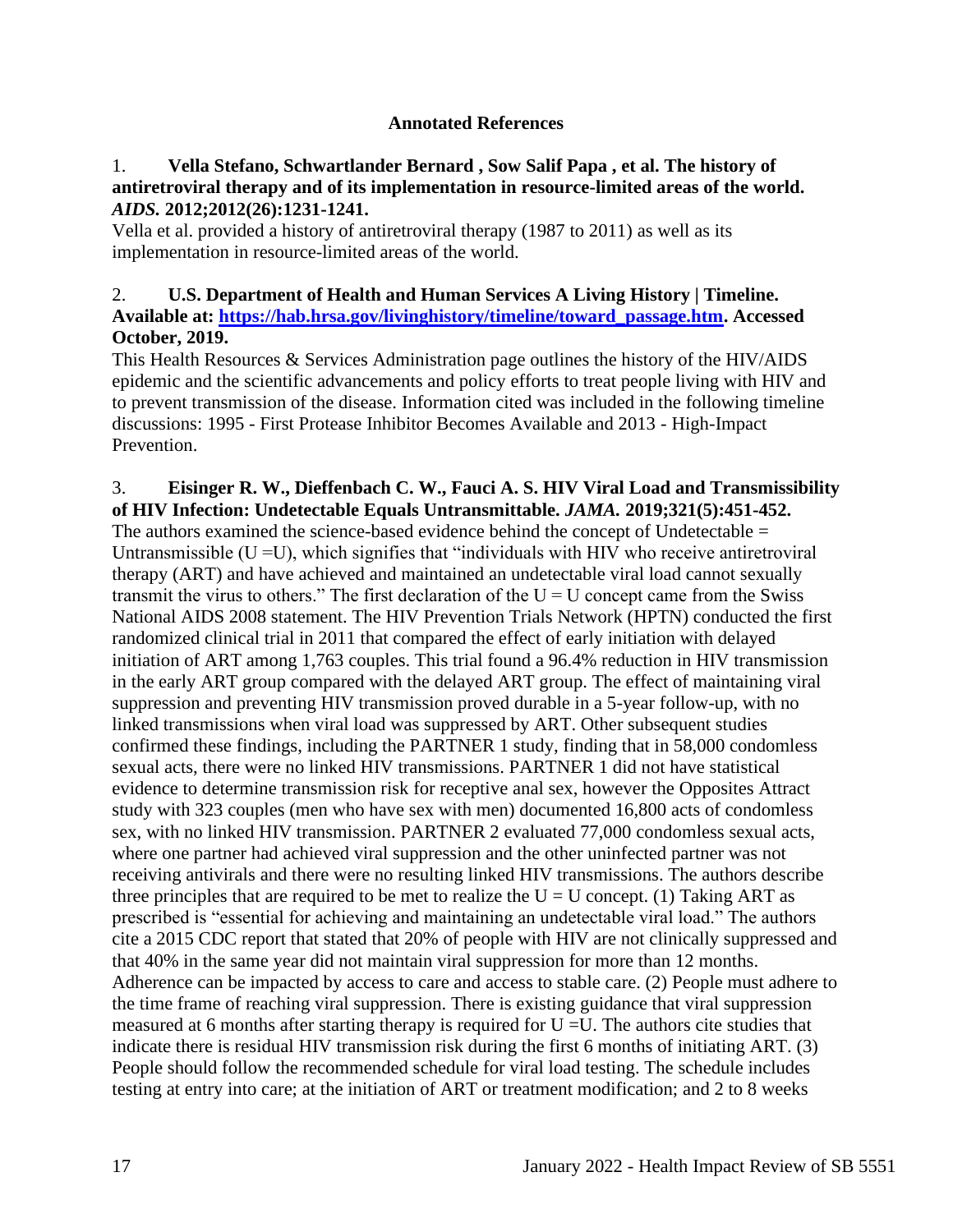after initiating ART, with repeated testing every 4 to 8 weeks until viral loads are suppressed, followed by subsequent testing every 3 to 4 months. After stable status for more than 2 years, people can be monitored in 6-month intervals. The authors explained that when ART is stopped, a person has a viral rebound in 2 to 3 weeks. The authors cite a systematic review by LeMessurier et. al. comprised of 12 clinical studies that concluded that "there is negligible risk (0.00 transmissions/100 person-years, 95% CI, 0.00-0.28) of HIV sexual transmission among HIV-discordant partners when the partner with HIV adheres to ART and maintains a suppressed viral load (<200 HIV-1 RNA copies/mL) measured routinely every 4 to 6 months." The authors concluded that the body of evidence studied for over a decade can and should be considered scientifically sound; that concept of  $U = U$  provides an incentive for people living with HIV to seek, initiate and adhere to ART; and that  $\overline{U} = U$  is a critical tool to preventing HIV transmission.

#### 4. **Hall H. Irene, Holtgrave David R., Maulsby Catherine. HIV transmission rates from persons living with HIV who are aware and unaware of their infection.** *AIDS.*  **2012;2012(26):887-896.**

This research letter from Hall et al. provides HIV transmission rate modeling estimates of secondary infections from those aware and unaware of their HIV infection. "An estimated 49% of transmissions were from the 20% of persons living with HIV unaware of their infection." Additionally, "About eight transmissions would be averted per 100 persons newly aware of their infection; with more infections averted the higher the percentage of persons with viral suppression who can be linked to care. Improving all stages of HIV care would substantially reduce transmission rates." Authors noted several limitations to the analysis: 1) the percentage of persons with viral suppression may vary based on the definition used; 2) little new information was available for some of the parameters in the model (e.g., magnitude of reduction in risk behavior or number of partners); and 3) other factors may contribute to HIV transmission not considered in the model.

#### 5. **Altice F. , Evuarherhe O., Shina S. , et al. Adherence to HIV treatment regimens: systematic literature review and meta-analysis.** *Dove Medical Press.* **2019;13:475-490.**

This systematic literature review and meta-analysis by Altice et al. examined the relationship between single-tablet antiretroviral therapy regimens (STRs) (versus multiple-tablet regimens [MTRs]), treatment adherence, and viral suppression. Authors cited evidence that "ART regimens differ in dosing complexity, toxicity, and tolerability – factors that influence adherence to treatment and outcomes." As suboptimal adherence reduces the likelihood of viral suppression, it can result in increased risk of transmission and of developing drug resistance, which limits future treatment options. Authors cited a study published in 2000 which found that high adherence (taking 95% or more of prescribed doses) was associated with greater viral suppression, avoidance of drug resistance, and HIV-associated complications. They also cited results of a 2016 meta-analysis which suggest that adherence of 80-90% may adequately achieve viral suppression, "suggesting that some types of regimens may be more forgiving than others". Researchers conducted a systematic review to "identify studies investigating at least one of the following: (1) STR/MTR use and adherence; (2) levels of adherence and viral suppression; and (3) STR/MTR use and viral suppression." An initial literature search was completed September 6, 2013 (studies published between 2006 and 2013), and a subsequent search was conducted September 14, 2016, to identify research published since the first literature pull (2013-2016). One reviewer manually screened identified titles and abstracts against pre-specified eligibility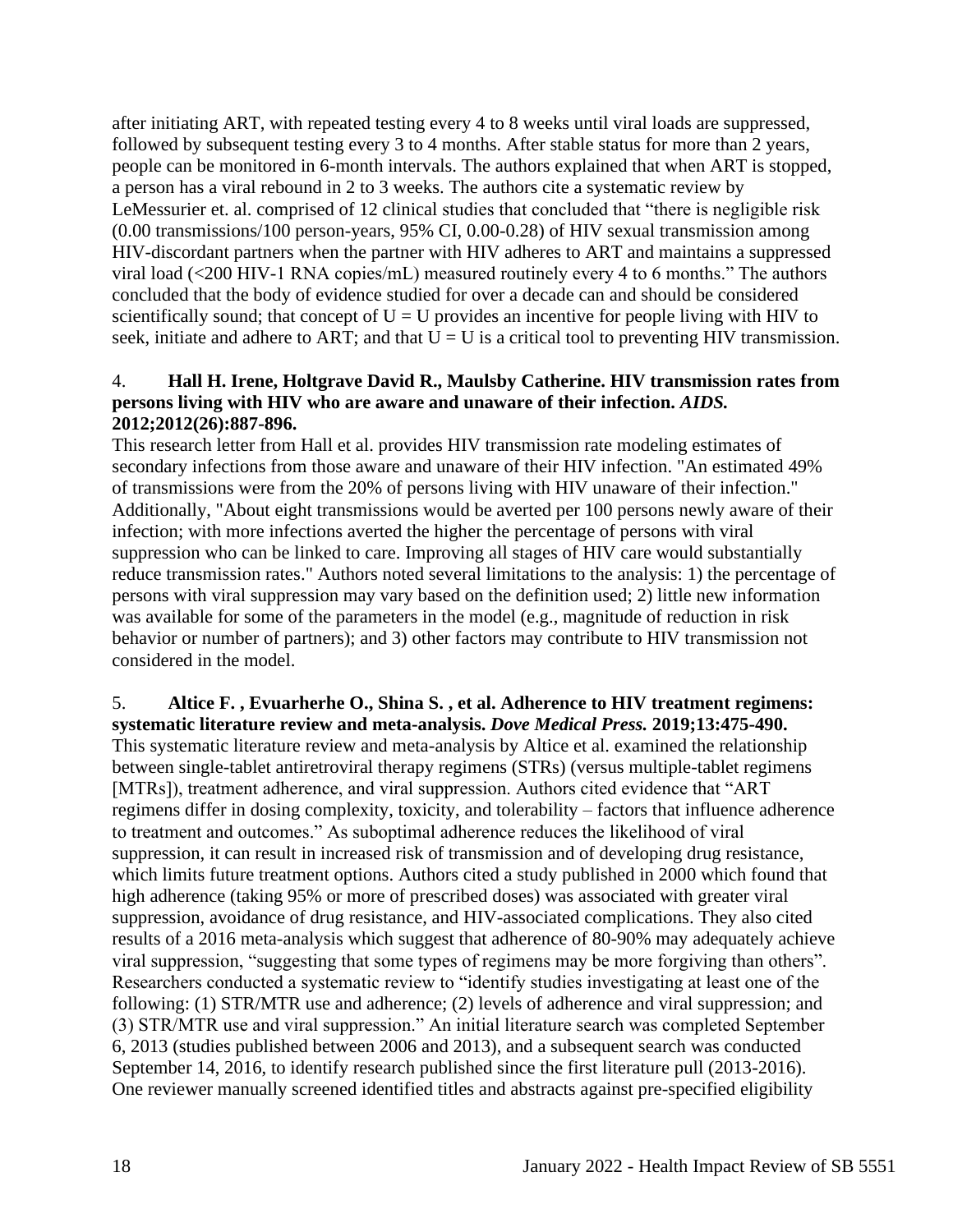criteria for each objective. Inclusion criteria included: available full text original research published in English, conducted in North America or the European Union, and involving adults diagnosed with HIV; studies in which patients received once-daily ART and those with a one-pill regimen arm with no confirmation that treatment was administered once daily were included, those in which all patients received more-than-once-daily regimens were excluded. A total of 2,117 publications were initially identified, and 29 studies met inclusion criteria across the three objectives (11 for objective 1 [9 conducted in the USA, 2 conducted in the EU]; 18 for objective 2; and 4 for objective 3), two of which were relevant for all three objectives. They then performed a meta-analysis to assess the relationship between STR vs MTR use and adherence in observational settings (i.e., at equal to or greater than 95% and equal to or greater than 90% adherence thresholds). For objective 1, results of the meta-analysis showed that STRs were associated with higher treatment adherence than MTRs in 10/11 observational studies, and the differences were statistically significant in 9 studies. Meta-regression analyses did not find a significant effect of sex, age, or race on association between STR or MTR use and treatment adherence. Specifically, STRs were associated with "63% greater likelihood of achieving [greater than or equal to] 95% adherence (95% CI=1.52–1.74; P,0.001) and a 43% increase in the likelihood of achieving [greater than or equal to] 90% adherence (95% CI=1.21–1.69; P,0.001)" compared to MTRs. For objective 2, 13 of 18 studies found "higher adherence rates were associated with higher levels of viral suppression". Researchers did not conduct a meta-analysis addressing this objective due to "high variation in adherence thresholds and viral outcomes reported in identified studies". However, one study found that "patients optimally adherent to ART were [3] times more likely than non-adherent patients to be virally suppressed." Of the other 5 studies, 2 had mixed outcomes and 3 did not find an effect of adherence on virologic outcomes. Results were mixed in five studies investigating the association between STR or MTR use and viral suppression. For objective 3, researchers found mixed results among the 5 studies investigating the association between STR versus MTR use and viral suppression. Authors stated, "despite several studies showing that STRs are associated with greater adherence than MTRs, the impact of this improvement on virologic suppression has yet to be clearly demonstrated." They concluded further research is required to determine whether adherence to STRs results in improved virologic and clinical outcomes. Authors noted study limitations included: studies use real-world adherence and were non-randomized; studies results may be confounded by patient differences; most studies calculated adherence according to pharmacy records and reimbursement claims data, which may not reflect true adherence; only a small number of studies directly evaluated the association between STR use and clinical outcomes; limited data on INSTI regimens (now recommended). Disclosure: The employer of three authors is funded by Gilead Sciences, and one author was an employee of Gilead Sciences at the time of publishing. Authors reported no other conflicts of interest in this work.

#### 6. **Adolescents Panel on Antiretroviral Guidelines for Adults and. HIV Clinical Guidelines: Guidelines for the Use of Antiretroviral Agents in Adults and Adolescents Living with HIV. U.S. Department of Health and Human Services National Institutes of Health;2021.**

The U.S. Department of Health and Human Services (HHS), in collaboration with the National Institutes of Health (NIH) publishes federally-approved medical practice guidelines for HIV/AIDS. The Panel on Antiretroviral Guidelines for Adults and Adolescents updated the "Guidelines for the Use of Antiretroviral Agents in Adults and Adolescents Living with HIV" in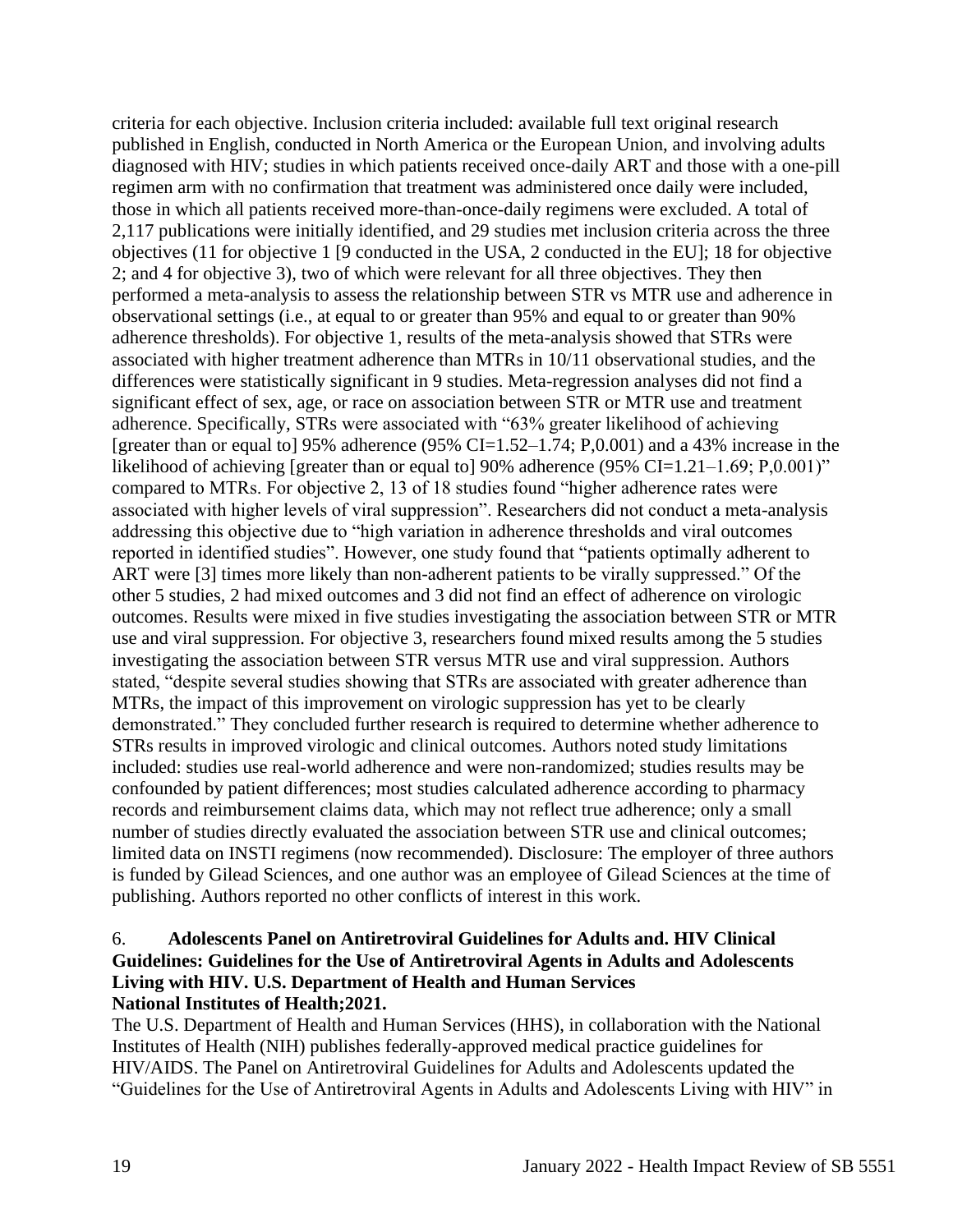August 2021. The Guidelines summarize available research, assign a strength of evidence, and provide recommendations on treatment goals, initiation of antiretroviral therapy (ART), and use of ART to prevent sexual transmission (i.e., treatment as prevention) among other topics.

# 7. **What is** *Ending the HIV Epidemic in the U.S.***? 2022; Available at. Accessed 1/10/2022.**

In 2019, the U.S. Department of Health and Human Services (HHS) announced the "Ending the HIV Epidemic in the U.S." initiative, which aims to reduce the number of new HIV infections by 90% by 2030. The use of ART is one of the four pillars of ending the HIV epidemic.

# 8. **Medicaid Prescription Drug Laws and Strategies. 2021; Available at:**

**[https://www.ncsl.org/research/health/medicaid-pharmaceutical-laws-and-policies.aspx.](https://www.ncsl.org/research/health/medicaid-pharmaceutical-laws-and-policies.aspx) Accessed.**

The National Conference of State Legislatures (NCSL) provides an overview of Medicaid prescription drug coverage and strategies implemented by state governments to administer coverage. They explain that the Medicaid prescription drug benefit is an option for state Medicaid programs, and all 50 states provide this benefit. According to NCSL, "The Omnibus Budget Reconciliation Act of 1990 established the Medicaid Drug Rebate Program (MDRP), which requires participating drug manufacturers to provide significant rebates to the federal government and states as a condition of having their outpatient drugs covered by Medicaid." Under the Medicaid Drug Rebate Program, states receive "the best price offered by manufacturers as a condition of coverage" and have a range of strategies they may implement to modify how the Medicaid pharmacy benefit is administered.

## 9. **Dawson L., Dolan R. State Medicaid Management of Prescription Drugs for HIV Treatment and Prevention. Kaiser Family Foundation;2020.**

Kaiser Family Foundation completed a survey of Medicaid officials in all 50 states and the District of Columbia about Medicaid pharmacy practices in place or implemented in 2019. This report by Kaiser Family Foundation provides a summary of state Medicaid coverage for HIV antiretroviral drugs. They stated that "[s]pending on antiretrovirals (ARVs), the drugs used to treat and prevent HIV, has an outsized impact on state Medicaid programs." Kaiser Family Foundation stated that, "[s]ince state Medicaid programs are required by law to cover all FDAapproved medications from manufacturers that have entered into federal rebate agreements, all [antiretrovirals] are covered." However, states may choose to use utilization management to limit or control use of prescription drugs. Since antiretrovirals are high cost drugs, state Medicaid programs use utilization controls, including preauthorization, to control costs. They state that utilization controls may reduce costs, but may result in access barriers, reduced use of essential medications, worse health outcomes, and new HIV infections. Fourteen states have passed legislation prohibiting utilization controls (e.g., preauthorization) for antiretroviral medications. Forty-six states (including Washington State) do not require preauthorization for PrEP.

# 10. **Authority Washington State Health Care. HIV: How HCA Uses Evidence to Inform Decision Making. 2021.**

The Health Care Authority (HCA) prepared a presentation for the Drug Utilization Review Board, presented on December 15, 2021 focused on HIV drug regimens and how HCA uses evidence to inform decision making. The presentation included slides that covered how clinical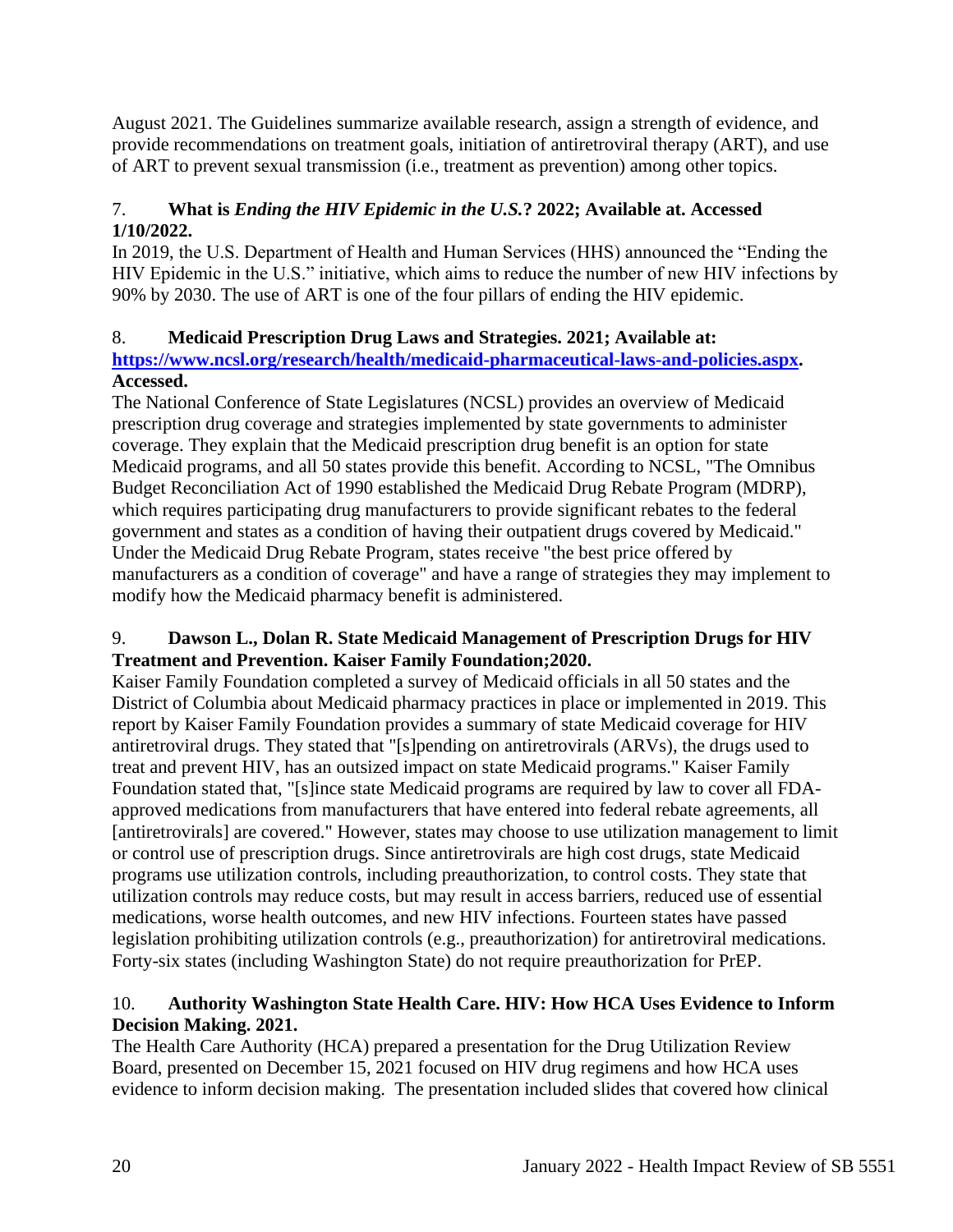criteria are developed, how (if needed) a budget analysis would be performed, information on single tablet versus multi tablet regimens, data on HIV use and cost of single tablet and multi tablet utilization and authorization requests, and an overview of related practices in other states.

# 11. **Apple Health Preferred Drug List (PDL). 2022; Available at:**

**[https://www.hca.wa.gov/billers-providers-partners/programs-and-services/apple-health](https://www.hca.wa.gov/billers-providers-partners/programs-and-services/apple-health-preferred-drug-list-pdl)[preferred-drug-list-pdl.](https://www.hca.wa.gov/billers-providers-partners/programs-and-services/apple-health-preferred-drug-list-pdl) Accessed 1/9/2022.**

This Washington State Health Care Authority webpage includes information about the Apple Health Preferred Drug List.

# 12. **Merrick LeighBeth. Senate Bill Report: SB 5551, Concerning Medicaid coverage for HIV antiviral drugs.2022.**

The Senate Bill Report for SB 5551, Concerning Medicaid coverage for HIV antiviral drugs provides a summary of the provisions of the bill and a background on the policy topic.

# 13. **Commission Washington State LGBTQ. Input from the HIV Medication Access Workgroup: Provided to the LGBTQ Commission as they prepare a Brief Report to the Washington State Legislature in accordance with Budget Proviso SB 5092 Sec.18.6.a.Olympia, WA2021.**

The LGBTQ Commission was directed by the Legislature through SB 5092 (2021) to convene stakeholders on topics related to (1) access to HIV antiretroviral drugs on the Medicaid drug formulary, (2) impact of drug access on public health and statewide HIV reduced transmission goals, and (3) maximizing pharmaceutical drug rebates for HIV antiretroviral drugs. The proviso required collaboration with the Health Care Authority (HCA), Department of Health (DOH), advocates, consumers, and medical professionals to provide recommendations on the topic areas. Workgroups convened between August and October 2021. The report contextualized that the workgroup considered the issue of moving towards an open access system from a priorauthorization system was a "false dichotomy," and that there were significant barriers beyond the prior-authorization system. The report delineated the framework for both an open access system and a prior-authorization system. Consistent workgroup participants agreed on six key issues: (1) access to HIV treatment is an equity issue; (2) there are disputed consequences of moving from a prior-authorization system to an open access system; (3) actual costs need to be understood; (4) the prior-authorization system creatives obstacles with implications for individual and public health; (5) drug pricing, drug costs, and the role of rebates is unclear; and (6) goals of the 2016 "End AIDS 2020" report have not been met. The report provided options to address the six issues. Finally, the report offered additional considerations, including new single-tablet regimens; little data exists on the impact and costs of these drugs.

# 14. **Authority Washington State Health Care. Antivirals -- HIV Combinations, Medical policy no. 12.10.99-3. 2020.**

Washington State Health Care Authority Medical policy no. 12.10.99-3 outlines medical necessity criteria for HIV antiviral drug combinations. The policy refers to three policies addressing coverage of HIV antivirals, including rilpivirine (Edurant) (12.10.90.AA), emtricitabine alafenamide-tenofovir (Descovy) (approved for use as PrEP) (12.10.99.AA), and cabotegravir/rilpivirine (Cabenuva) (12.10.99.AB). The policy also states instances where prior authorization is required.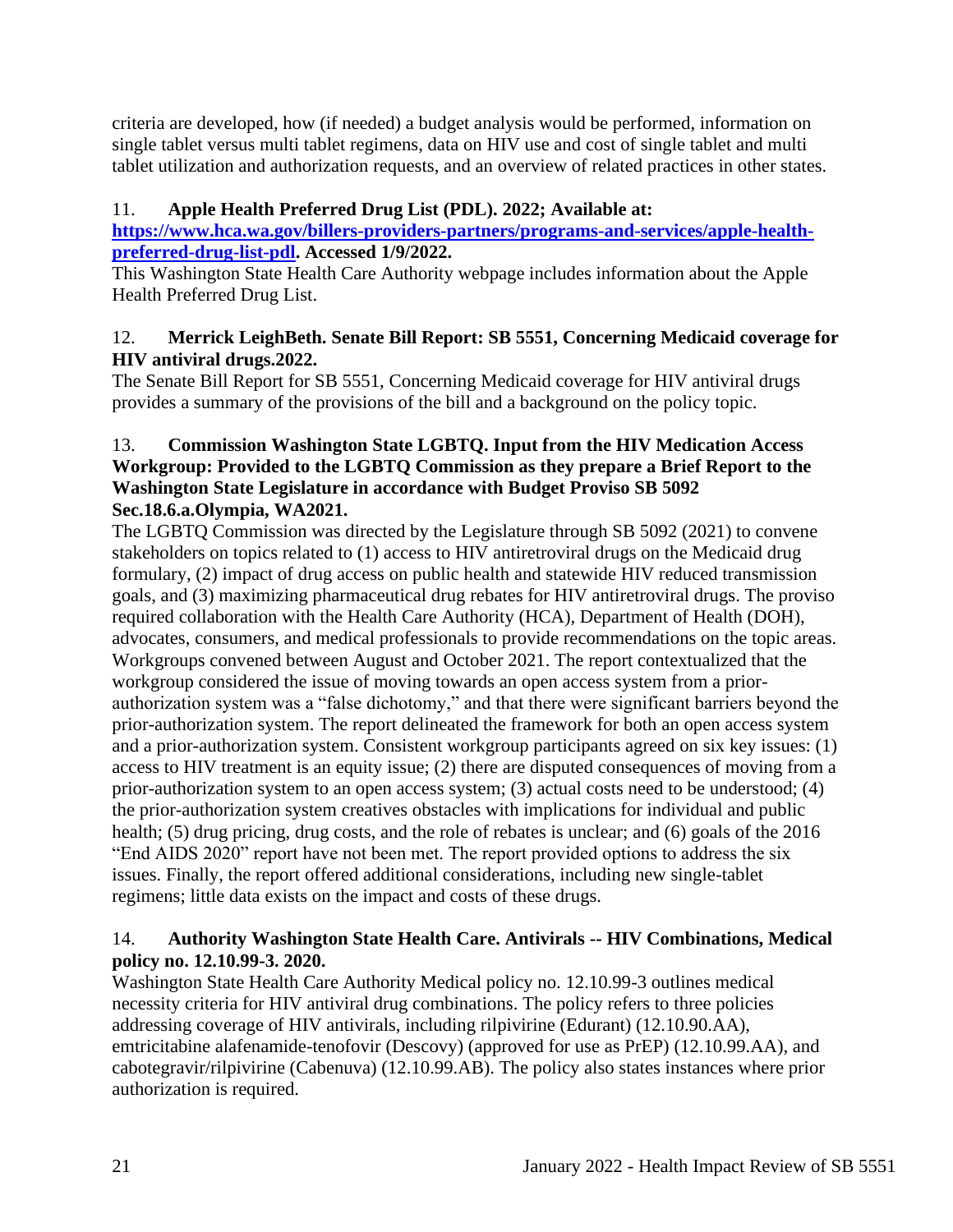#### 15. **Cohen J., Beaubrun A., Bashyal R., et al. Real-world adherence and persistence for newly-prescribed HIV treatment: single versus multiple tablet regimen comparison among US Medicaid beneficiaries.** *AIDS Res Ther.* **2020;17(1):12.**

Cole et al. conducted a multi-state, longitudinal evaluation of Medicaid administrative claims data from 2001 to 2012 from 14 states (accounting for approximately 75% of HIV prevalence; not including Washington State) to identify changes over time in the 10 most common HIVrelated comorbidities among people living with HIV. They found that 9 out of 10 comorbid conditions increased over time, though the greatest increases occurred among chronic conditions associated with older age (e.g., hyperlipidema, hypertension, diabetes), but not specifically associated with HIV. In 2012, 31% of people living with HIV enrolled in Medicaid exhibited evidence of hypertension, 26% of psychiatric disease, 25% liver disease, and 23% of pulmonary disorder. The authors found that, "[a]lthough rates of comorbid conditions increased over time, the percentage of enrollees having any HIV-related condition declined; this was also true of HIV-related cancers. This is likely due to dramatic improvements in ART. The most consequential improvement was widespread implementation of [STRs], but there is also evidence that ART adherence improved over [the study] time period."

#### 16. **Washington State Department of Health Office of Infectious Disease. Washington State HIV Surveillance Report 2020 Edition.Tumwater, WA2020.**

In 2019, there were more than 14,000 individuals living with HIV in Washington State. The number of new cases of HIV in Washington State remained stable from 2015 to 2019, with an average rate of 5.4 new cases of HIV per 100,000 people. King and Mason counties had new HIV case rates above the state rate (9.2 and 7.3 cases per 100,000 people, respectivey). Clark, Columbia, Pierce, and Spokane counties had rates similar to the state rate (4.6, 4.9, 5.8, and 4.4 cases per 100,000 people, respectively). In 2019, approximately 89% of people living with HIV were engaged in care, and 82% of people living with HIV have a suppressed viral load. In 2018, there were 205 deaths among cases of HIV infection. In 2019, there were 410 new cases of HIV. In 2019, approximately 83% of new cases were among cis-gender males, 15% among cis-gender females, 2% among transgender females, and 0% among transgender males. Most cases (41%) were among individuals aged 25-34. The majority of new cases (59%) were among men having sex with men. By race/ethnicity, 49% of new cases were among Whites, 17% were among Blacks, and 24% were among Hispanics. Between 2015-2019, foreign-born Blacks had the highest rate of new HIV cases, with 52.6 cases per 100,000 individuals. The rates for Blacks (both foreign-born and U.S. born), Hispanics (foreign-born), and Native Hawaiian/Pacific Islanders were higher than the state rate. From 2015 to 2019, 50% of new HIV cases occurred in King County.

## 17. **R Chou, S Selph, T Dana, et al. Screening for HIV: systematic review to update the U.S. Preventive Services Task Force recommendation. Evidence synthesis No. 95.** *Agency for Healthcare Research and Quality.* **2012.**

The U.S. Preventive Services Task Force (USPSTF) is an independent panel of experts that systematically reviews the evidence and provides recommendations intended to help clinicians, employers, policymakers, and others make informed decisions about healthcare services. This review, which focused on HIV screening for adolescents and adults, included evidence from randomized clinical trials and observational studies. Findings indicated that screening for HIV is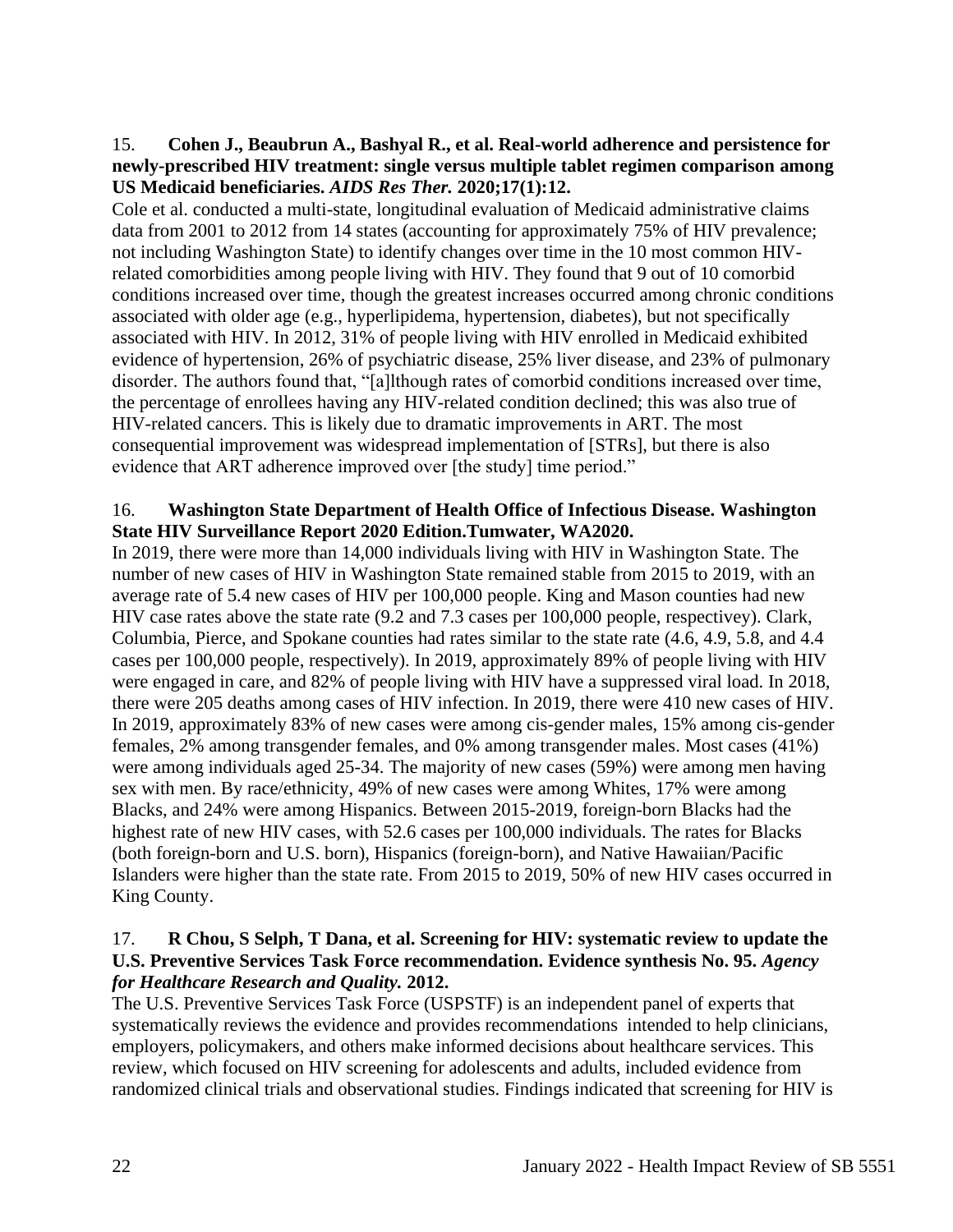accurate, screening only targeted groups misses a large number of cases, and that antiretroviral therapy (ART) reduces the risk of death and sexual transmission of HIV.

#### 18. **Schneider G., Juday T., Wentworth C., 3rd, et al. Impact of health care payer type on HIV stage of illness at time of initiation of antiretroviral therapy in the USA.** *AIDS Care.*  **2013;25(11):1470-1476.**

Schneider et al. completed a retrospective analysis of GE Centricity Outpatient Electronic Medical Records data from 1885 adults living with HIV from January 1, 1997 to September 30, 2009 to determine the effect of payer type on HIV stage at time of antiretroviral therapy (ART) initiation. The authors hypothesized that people with Medicaid would have worse HIV severity at ART initiation than people with other types of insurance (i.e., Medicare, private insurance, self-pay, other/unknown). They cite prior evidence suggesting that Medicaid is the largest payer for people living with HIV. Their analysis controlled for age, gender, race, smoking status, physician visit frequency, and comorbidities. Approximately 12% (218 people) of the sample group had Medicaid, and people with Medicaid had more severe HIV than patients with other insurance types. Overall, the authors found that the odds of initiating ART at less severe stages of HIV was statistically significantly greater for people with private insurance, self-pay, and other/unknown, compared to people with Medicaid. For example, people with private insurance were 1.5 times more likely to start ART at less severe stages of HIV than people with Medicaid. Initiation was similar for people with Medicare. Since evidence indicates that earlier initiation of ART is associated with better health outcomes, including lower morbidity and mortality, the authors stated that these findings "underscore the need for mitigating barriers, particularly in the Medicaid population, that may delay treatment initiation." They stated that people with Medicaid may face a number of systematic barriers to accessing healthcare, including barriers related to geography, transportation, language, and health literacy.

#### 19. **Cole M. B., Galarraga O., Rahman M., et al. Trends in Comorbid Conditions Among Medicaid Enrollees With HIV.** *Open Forum Infect Dis.* **2019;6(4):ofz124.**

Cole et al. conducted a multi-state, longitudinal evaluation of Medicaid administrative claims data from 2001 to 2012 from 14 states (accounting for approximately 75% of HIV prevalence; not including Washington State) to identify changes over time in the 10 most common HIVrelated comorbidities among people living with HIV. They found that 9 out of 10 comorbid conditions increased over time, though the greatest increases occurred among chronic conditions associated with older age, but not specifically associated with HIV (e.g., hyperlipidema, hypertension, diabetes). In 2012, 31% of people living with HIV enrolled in Medicaid exhibited evidence of hypertension, 26% of psychiatric disease, 25% liver disease, and 23% of pulmonary disorder. The authors found that, "[a]lthough rates of comorbid conditions increased over time, the percentage of enrollees having any HIV-related condition declined; this was also true of HIV-related cancers. This is likely due to dramatic improvements in ART. The most consequential improvement was widespread implementation of [STRs], but there is also evidence that ART adherence improved over [the study] time period."

# 20. **Centers for Disease Control and Prevention. Effectiveness of Prevention Strategies to Reduce the Risk of Acquiring or Transmitting HIV. 2019; Available at:**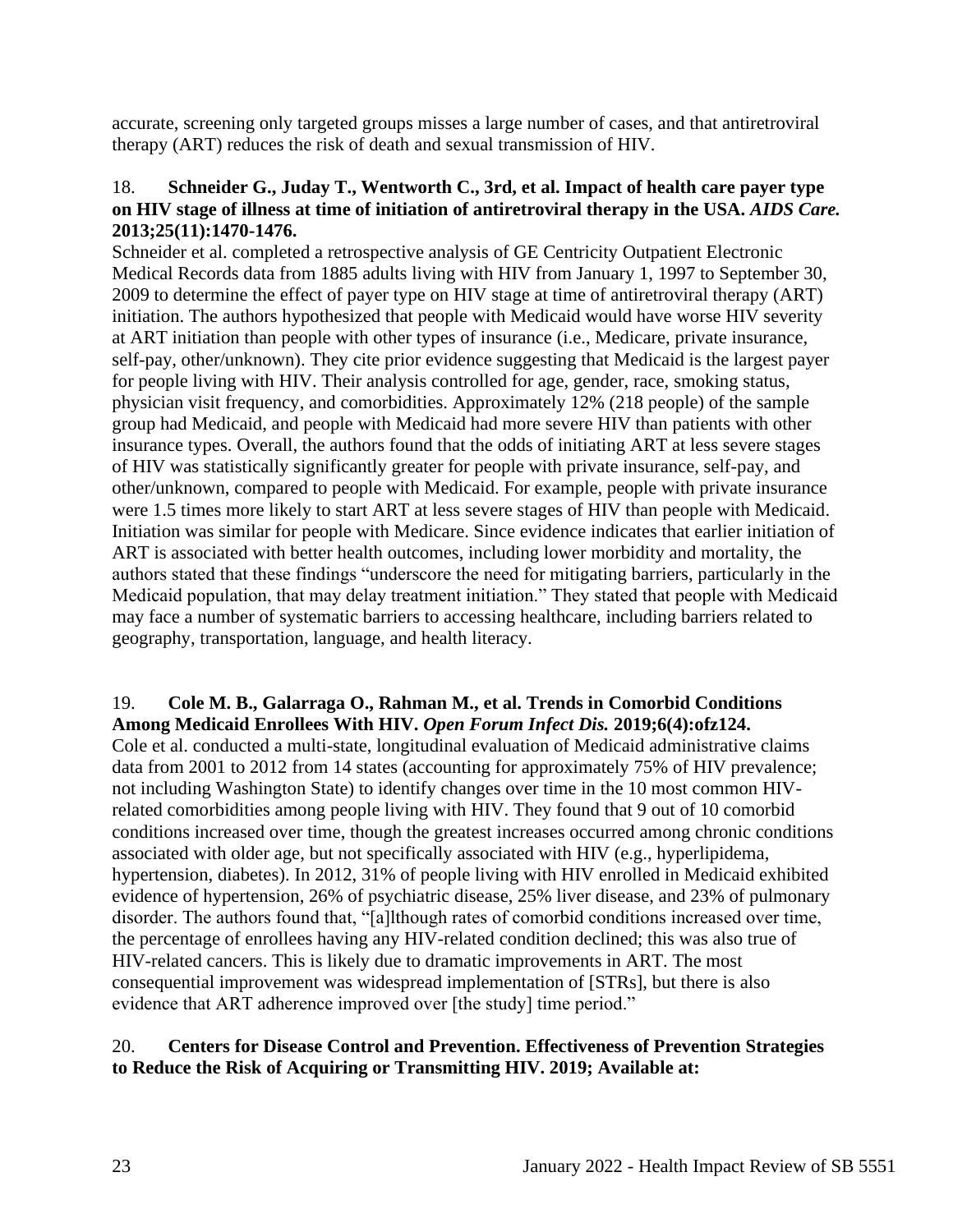# **[https://www.cdc.gov/hiv/risk/estimates/preventionstrategies.html.](https://www.cdc.gov/hiv/risk/estimates/preventionstrategies.html) Accessed September, 2019.**

This Centers for Disease Control and Prevention (CDC) website provides "the best estimates of effectiveness for various strategies to prevent HIV acquisition or transmission. Each estimate was identified from the published scientific literature and represents the effectiveness of each strategy when used optimally." Additionally, "combining prevention strategies may be even more effective." However, strategies must be used correctly and consistently in order to work. This page includes effectiveness estimates for antiretroviral therapy (ART), oral daily preexposure prophylaxis (PrEP), male condom use, and circumcision of adult males.

## 21. **Eshleman S. H., Wilson E. A., Zhang X. C., et al. Virologic outcomes in early antiretroviral treatment: HPTN 052.** *HIV Clin Trials.* **2017;18(3):100-109.**

This study evaluated time to viral suppression and virologic failure among index participants who started ART in the 2011 HIV Prevention Trials Network (HPTN) clinical trial of 1,763 couples from 12 low- and middle-income countries. HPTN's full enrollment ran from 2007 to 2010 and participants were counseled on the individual and public health benefits of ART. The couples were enrolled in two study arms: the first initiated ART treatment immediately after enrollment, the second after a CD4 cell count fell below 250 cells/mm3. Researchers documented participant viral load testing protocol and parameters for viral suppression and virologic failure. Researchers examined the potential ascertainment bias in determining the timing of a viral suppression due to variation in the timing of viral load measurements, characteristics of study participants in different groups, and the association of demographic and other factors with time to viral suppression and virologic failure. The HPTN trial identified two periods of risk for HIV transmission when a person in on ART therapy: at the time of ART initiation, before suppressed viral loads, and after virologic failure. Eshleman et al. found a similar time to viral suppression for both study arms  $(p=0.06)$ . The researchers found three factors independently associated with a longer time to viral suppression. The first association was a higher viral load at ART initiation in studies where ART was initiated at lower CD4 cell counts. The second association associated with a longer time to viral suppression was a person's age (less than 25 years old). This population through previous research has also been associated with having lower adherence to treatment regimens. Third, there were regional differences that were associated with a longer time to viral suppression. Eshleman et al. also found an association between lower educational attainment and virologic failure, though they state that further studies are needed whether the association they observed was due to low adherence or other factors. The authors conclude that the HPTN study, along with others, provide strong support for universal early-start of HIV treatment regardless of CD4 cell count. The HPTN trial, along with other studies indicate that "sexual transmission of HIV is very unlikely when the infected individual is virally suppressed" and that "linked partner infections were not observed when index participants were stably suppressed on ART." It is accepted that "achieving and maintaining viral suppression after ART initiation directly benefits those on ART and has public health benefits by reducing HIV transmission."

## 22. **Davari M., Giwa H. B., Nabizade A., et al. Antiretroviral therapy and the risk of sexual transmission of HIV: a systematic review and meta-analysis.** *HIV Med.*  **2020;21(6):349-357.**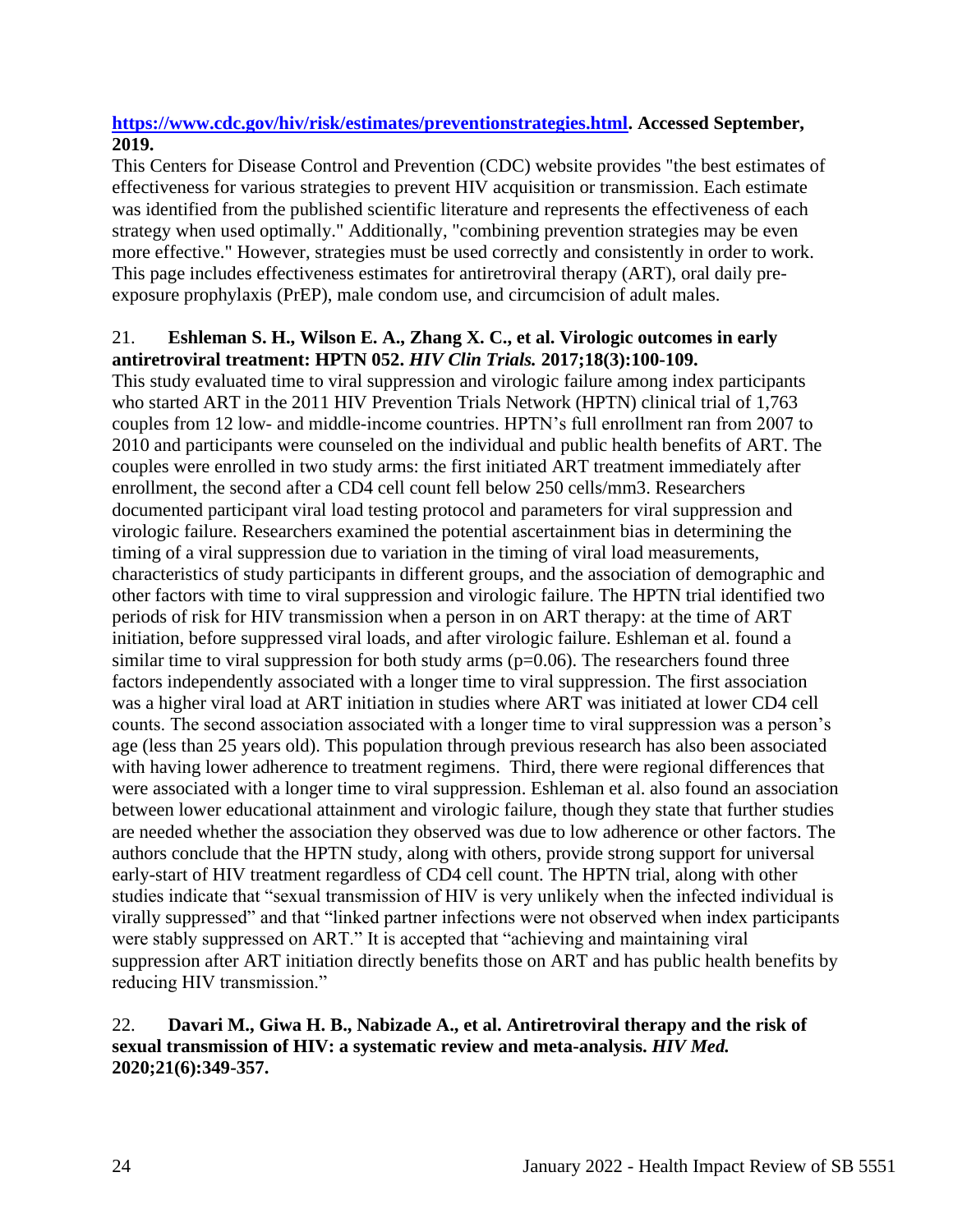Davari et al. discussed of the effectiveness of ART in minimizing the sexual transmission of HIV. The authors quoted the Swiss National AIDS 2008 statement that outlined when people living with HIV are considered non-infectious, noting that since this statement, more systematic reviews and meta-analyses have been performed. Davari et. al. conducted this systematic review to examine the "the effect of ART on the risk of sexual transmission of HIV" and to "evaluate the effect of ART with or without condom use on the risk of sexual transmission of HIV." Authors searched Cochrane, Web of Science, EMBASE, SCOPUS and PubMed Central databases for articles published between 2007 and 2019 and filtered for English language reviews, systematic reviews, meta-analysis and human species. Studies were included if they were a systematic review or meta-analysis and included intervention of ART with or without condom use, and when a study's outcomes of interest included HIV transmission events. Study participants included those 18 years old or older and who were members of hetero- or homosexual serodiscordant couples. Searches yielded 1,424 articles references and the authors ultimately included 10 eligible studies, half from the United States (n=5). The studies were classified as either stratified or unstratified to separate studies with clinical heterogeneity and clinical homogeneity. The researchers conducted a meta-analysis of four studies that considered the risk of transmission associated with versus without ART, with a point estimate of relative risk. A second meta-analysis consisted of two cohorts that considered the risk of transmission associated with versus without ART, with a point estimate of incidence rate. A third metaanalysis consisted of a cohort where people on ART had suppressed viral loads and was a subgroup analysis of two studies. All 10 studies found that "there was a reduction in the risk of sexual transmission of HIV with the use of ART in both heterosexual serodiscordant couples and [men who have sex with men (MSM)] serodiscordant couples." The review also showed that consistent condom use led to further reduced transmission. When considering early versus delayed treatment, "risk was found to be lower for early treatment than for late treatment." Through their meta-analysis, the researchers concluded that ART compared with no ART was associated with a lower risk of transmission with significantly lower relative risk (rr=0.48, 95% CI, 0.439–0.525, Q = 0.524; I2 = 0.0%; overall effect Z = 15.99, P < 0.0001) for cohorts with effect sizes as relative risks. There was a 52% reduction risk of transmission in groups on ART compared to those not on ART. ART vs. no ART was associated with a reduction in the time at risk from 5.6 person-years (95% CI 3.26–9.62 person-years,  $Q = 0.771$ ; I2 = 0.0%; overall effect  $Z = 6.25$ ,  $P < 0.0001$ ) in the untreated groups to 0.85 person-years (95% CI 0.28–2.99 personyears,  $Q = 0.038$ ;  $I2 = 76.7\%$ ; overall effect  $Z = 0.11$ ,  $P = 0.772$ ) in the treated groups. This implied an 84% reduction of risk of transmission in people in the treated group. People on ART with suppressed viral loads had a very low risk of transmission (95% CI 0.00–0.00);  $Q = 1.00$ ; I2  $= 0.0\%$ ; overall effect Z = 6.8, P < 0.0001].

#### 23. **Chou R. , Evans C. , Hoverman A. , et al. Preexposure Prophylaxis for the Prevention of HIV Infection: Evidence Report and Systematic Review for the US Preventive Services Task Force.** *US Preventive Services Task Force.* **2019.**

Chou et. al. completed a systematic review to support the United States Preventative Services Task Force's (USPSTF) development of new recommendations for the use of PrEP to prevent HIV infection. The review was to "synthesize the evidence on effects of PrEP on HIV acquisition risk, mortality, harms, and other clinical outcomes; effects of adherence on PrEPassociated outcomes; and accuracy of methods for identifying potential candidates for PrEP" through five key questions (KQ). Authors searched Ovid MEDLINE, the Cochrane Library, and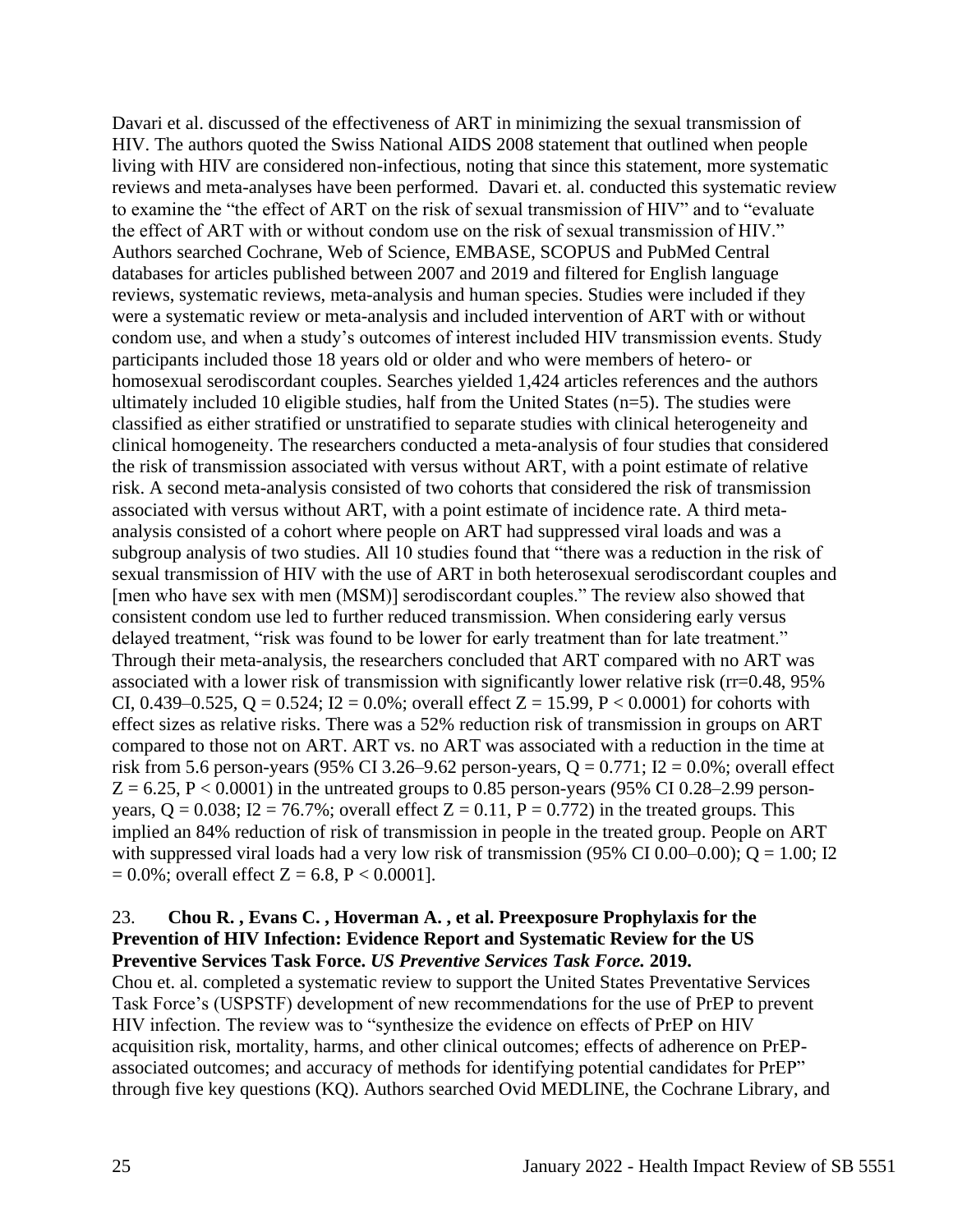EMBASE data based for English-language articles for articles published since "inception" through June 2018, with supplemental review of reference lists and on-going surveillance through article alerts and targeted search between June 2018 and January 2019. The systematic review included 14 RCTs in 37 articles (n=18,837), 8 observational studies (n=3,884), and seven studies of diagnostic accuracy of HIV risk prediction instruments (n=32,279). KQ1 considered the benefits of PrEP in individuals without preexisting HIV infections versus placebo versus no PrEP on the prevention of HIV infection and quality of life and considered how the benefits differ by population subgroup or by dosing strategy or regimen. KQ1 included 12 randomized clinical trials. Participant mean age was younger than 40 (n=18,244) and all enrolled were at an increased risk of infection. Trials were conducted in Africa, Thailand, the United States, Canada, and Europe. Trials conducted in the United States, Canada, and Europe enrolled men who have sex with men. KQ2 considered the diagnostic accuracy of provider or patient risk assessment tools in identifying people with increased risk of HIV acquisition who were PrEP candidates. Seven studies were evaluated (n=32,311). The seven trials "evaluated instruments developed and validated in US cohorts for predicting incident HIV infection." Six of the studies were of men who have sex with men and one evaluated people who inject drugs (PWID). The authors note the studies for this question had methodological shortcomings. KQ3 examined the rate of adherence to PrEP in US primary care-applicable settings and evaluated 10 studies (n=3,177). The duration of PrEP use ranged from 6 months to 2 years. Nine studies were rated as fair quality, one was rated as good quality. KQ4 examined the association between adherence to PrEP and effectiveness in preventing HIV acquisition. Three RCTs (n=5,591) found "PrEP associated with greater effectiveness compared with placebo for reducing risk of HIV infection among participants having higher adherence to daily PrEP based on daily pill counts or daily diaries, compared with participants having lower adherence." KQ5 examined the harms of PrEP versus the placebo or no PrEP when used for the prevention of HIV infection through examining 12 trials (n=18,282). The examination found "no significant difference between PrEP versus placebo in risk of serious adverse events" (RR, 0.93 [95% CI, 0.77-1.12]; I2 = 56%). There was associated risk of renal and gastrointestinal events for people who used PrEP, though most events were mild and reversable. There was no association found between PrEP users versus non-PrEP users for considered sexually transmitted infections. The authors concluded that their findings show that in populations that are at an increased HIV infection risk, PrEP was associated with decreased risk of acquiring HIV infection. This risk varied based on the level of adherence to the PrEP regimen. For trials conducted in the United States, adherence varied widely. Adherence was generally lower in men ages 16-20 who have sex with men.

# 24. **Goldstein D., Hardy W. D., Monroe A., et al. Despite early Medicaid expansion, decreased durable virologic suppression among publicly insured people with HIV in Washington, DC: a retrospective analysis.** *BMC Public Health.* **2020;20(1):509.**

Goldstein et al. evaluated data from 2011 to 2015 (after implementation of the Affordable Care Act) from the Washington D.C. Cohort Study. Their study included 3,908 people living with HIV receiving care at 12 clinics (including community and hospital clinics) in Washington D.C.. The authors compared HIV outcomes among people living with HIV enrolled in private insurance versus public insurance (i.e., Medicaid and Medicare). They examined a number of HIV monitoring outcomes (e.g., greater than or equal to 2 lab measures/year) and durable viral suppression outcomes (e.g., receiving ART for greater than or equal to 12 months). They controlled for a number of demographic and clinical factors (e.g., age, gender, race/ethnicity,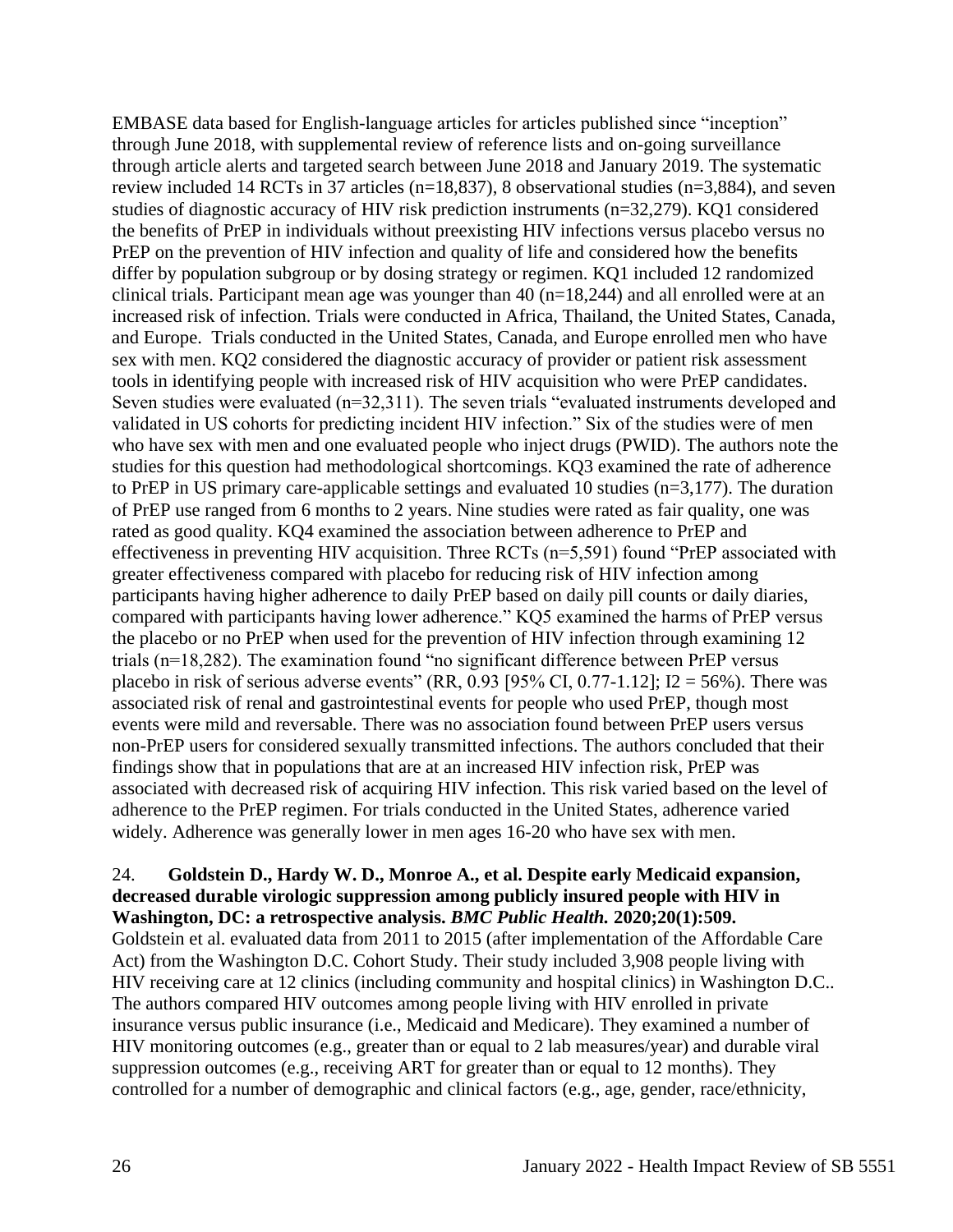housing status, employment status, year since HIV diagnosis, HIV transmission risk categories, AIDS diagnosis, comorbidities [i.e., substance use, depression, psychotic disorder, hypertension, hepatitis C]). The primary research question assessed the impact of insurance type on durable viral suppression among ART-naïve and ART-experienced people. Overall, they found that, while people living with HIV enrolled in public insurance were more likely to meet laboratory monitoring standards, people living with HIV enrolled in private insurance were statistically significantly more likely to have greater durable viral suppression measures than people living with HIV enrolled in public insurance. For example, 80% of people living with HIV enrolled in private insurance and using ART had durable viral suppression compared to 69% of people living with HIV enrolled in public insurance and using ART. They also found that likelihood of durable viral suppression increased with age, for whites and Hispanics, and for people without an AIDS diagnosis. They found no significant relationship with housing status or mode of HIV transmission. They stated that some of the differences in outcomes may be due to structural barriers experienced by people enrolled in public health insurance (e.g., transportation to pharmacies). The authors also presented prior research showing that, prior to the Affordable Care Act, people living with HIV enrolled in Medicaid had worse health outcomes than people with private insurance, including later initiation of ART, higher incidence of comorbidities (e.g., cardiovascular diseases, renal impairment, chronic hepatitis), less sustained viral suppression, and higher mortality rates.

#### 25. **Jabs A. W., Jabs D. A., Van Natta M. L., et al. Insurance status and mortality among patients with AIDS.** *HIV Med.* **2018;19(1):7-17.**

Jabs et al. conducted the Longitudinal Study of the Ocular Complications of AIDS study, which is a prospective, observational study with 2,363 people diagnosed with late-stage HIV (i.e., AIDS), to determine the impact of insurance status on mortality risk factors. The study population experienced a mortality rate of 4.0/100 person-years, and mortality was greatest among people with public insurance compared to people with private insurance. The authors calculated a hazard ratio of 1.36 for people enrolled in Medicaid compared to people with private insurance. People enrolled in Medicaid who were also virally suppressed also had higher risk of mortality compared to people with private insurance who were virally suppressed. The authors concluded "compared to persons with AIDS and private insurance, persons with public insurance have increased mortality, possibly due to a greater burden of non-infectious, age-related diseases [i.e., HIV-related comorbidities]." They also cited prior research suggesting that "public insurance may be a marker for chronic non-infectious, age-related co-morbidities." Risk factors of mortality were also more likely for Hispanics, older people, lower levels of education, among other clinical factors. The authors explained that, in a larger body of research not specific to HIV-related health outcomes, "[m]any studies demonstrate more advanced disease and greater co-morbidities among persons with public or no insurance, accounting at least in part for the differences in outcomes, but some studies demonstrate a persistently worse outcome for those with public or no insurance even after adjustment, suggesting access to care or process of care issues."

# 26. **Project Medical Monitoring. Improving the Lives of People Living with HIV in**

**Washington. Washington State Department of Health, Office of Infectious Disease;2019.** The Medical Monitoring Project is a surveillance system designed to combine clinical, behavioral, and contextual information about the experiences of people living with HIV in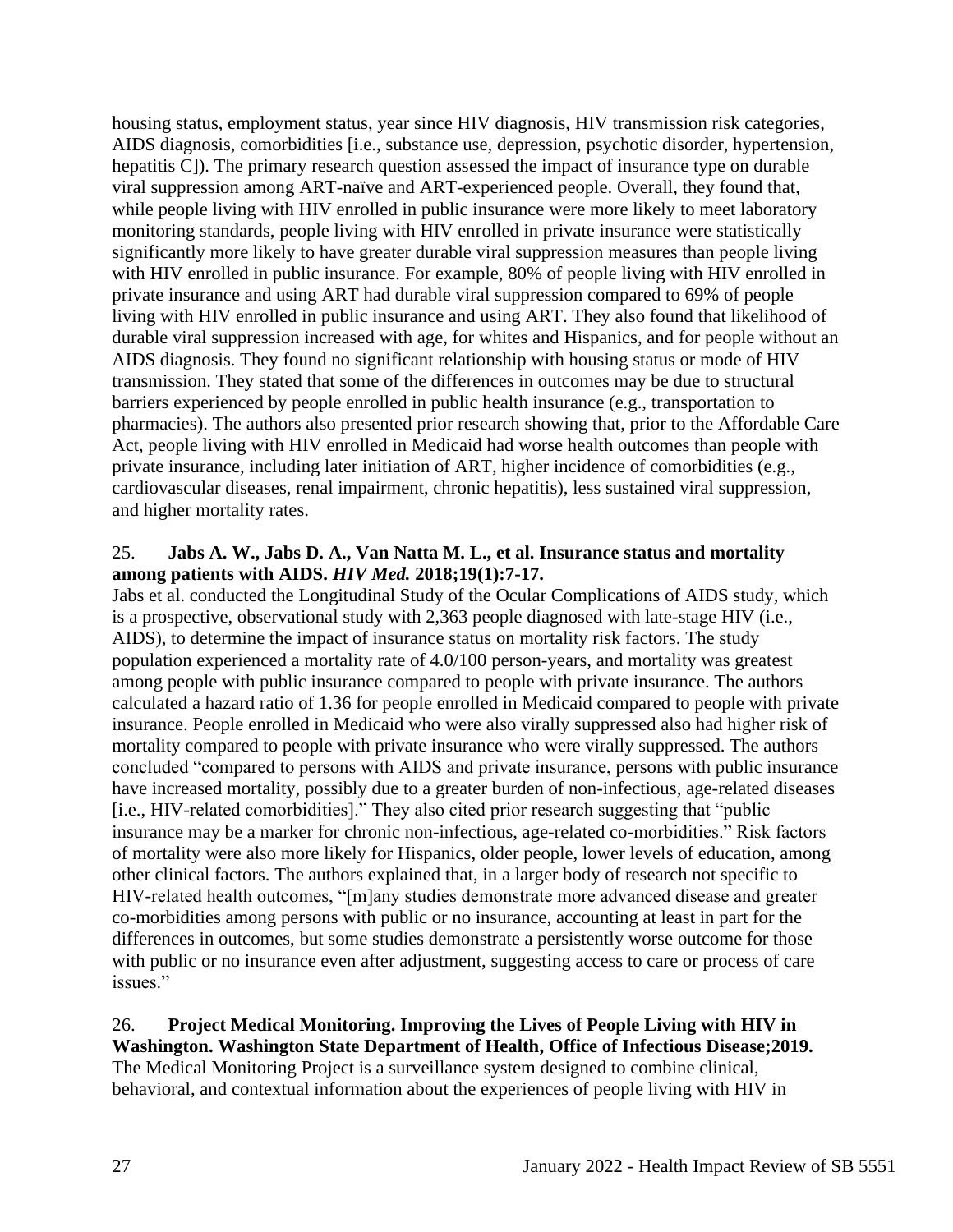Washington State. A random, representative sample of approximately 200 people living with HIV in Washington State are interviewed every year. This report provides information from 2019.

#### 27. **Korsnes J. S., Goodwin B. B., Murray M., et al. Antiretroviral Treatment Switching and Its Association With Economic Outcomes and Adverse Treatment Effects Among Commercially Insured and Medicaid-Enrolled Patients With HIV in the United States.** *Ann Pharmacother.* **2016;50(12):989-1000.**

Korsnes et al. completed a retrospective analysis of commercial and Medicaid administrative healthcare claims (available from the Truven MarketScan databases) for 14,590 people living with HIV in the U.S. from 2006 to 2011 to determine whether switching ART regimens was associated with increased healthcare costs, resource use, and adverse treatment outcomes. The study sample included 5,744 people living with HIV enrolled in Medicaid. Fourteen percent of people living with HIV enrolled in Medicaid switched ART treatment. Controlling for a number of demographic and clinical characteristics, the authors found that switching ART treatments resulted in a 36% increase in hospitalizations, 25% increase in nonpharmacy costs, 18% increase in pharmacy costs, and increased risk of adverse treatment effects (e.g., hyperlipidemia, gastrointestinal intolerance, skin rash). The authors concluded that, "[e]fforts to put patients on an optimal ART regimen initially, therefore reducing the need for subsequent switching, may have a positive effect on patients…" The authors explained that new ART regimens "offer improvements in dosing convenience, tolerability, and treatment resistance." People "may switch their ART [regimens] for various reasons, including tolerability, suboptimal adherence, longterm toxicities, simplifying the regimen, the regimen performing poorly, or modification resulting from comorbid conditions that may lead to drug-drug interactions."

# 28. **Medicine American Academy of HIV. Prior Authorization: Policy brief.Washington D.C.no date.**

The American Academy of HIV Medicine represents HIV physicians, physician assistants, nurse practitioners, and pharmacists. This policy brief provides information about the impact of prior authorization on accessing HIV medication.

# 29. **Institute New York State Department of Health AIDS. Barriers to HIV Medication Access.2014.**

In 2014, the New York State Department of Health AIDS Institute conducted the Access to HIV Medications Survey with 42 people living with HIV and 64 healthcare providers to identify barriers to acquiring and prescribing HIV medications. The AIDS Institute stated that, "[t]he survey, while limited, helped the AIDS Institute begin to quantify barriers to medications that had previously only been reported anecdotally." They identified a number of barriers to accessing HIV medications including: mail order medications (37% of respondents), coverage (20%), prior authorization (9%), Medicaid spenddown (6%), access to medication (5%), copayments (5%), and other problems (19%) (e.g., communication, deductible cost, language barriers, pharmacy complaints, pharmacy delays, pharmacy errors, refills, and service complaints). Specific to prior authorization, the authors stated that prior authorization resulted in delays of medication and treatment interruptions for people living with HIV and in time burdens for providers. They concluded that, "[b]alancing out the positive effects of prior authorization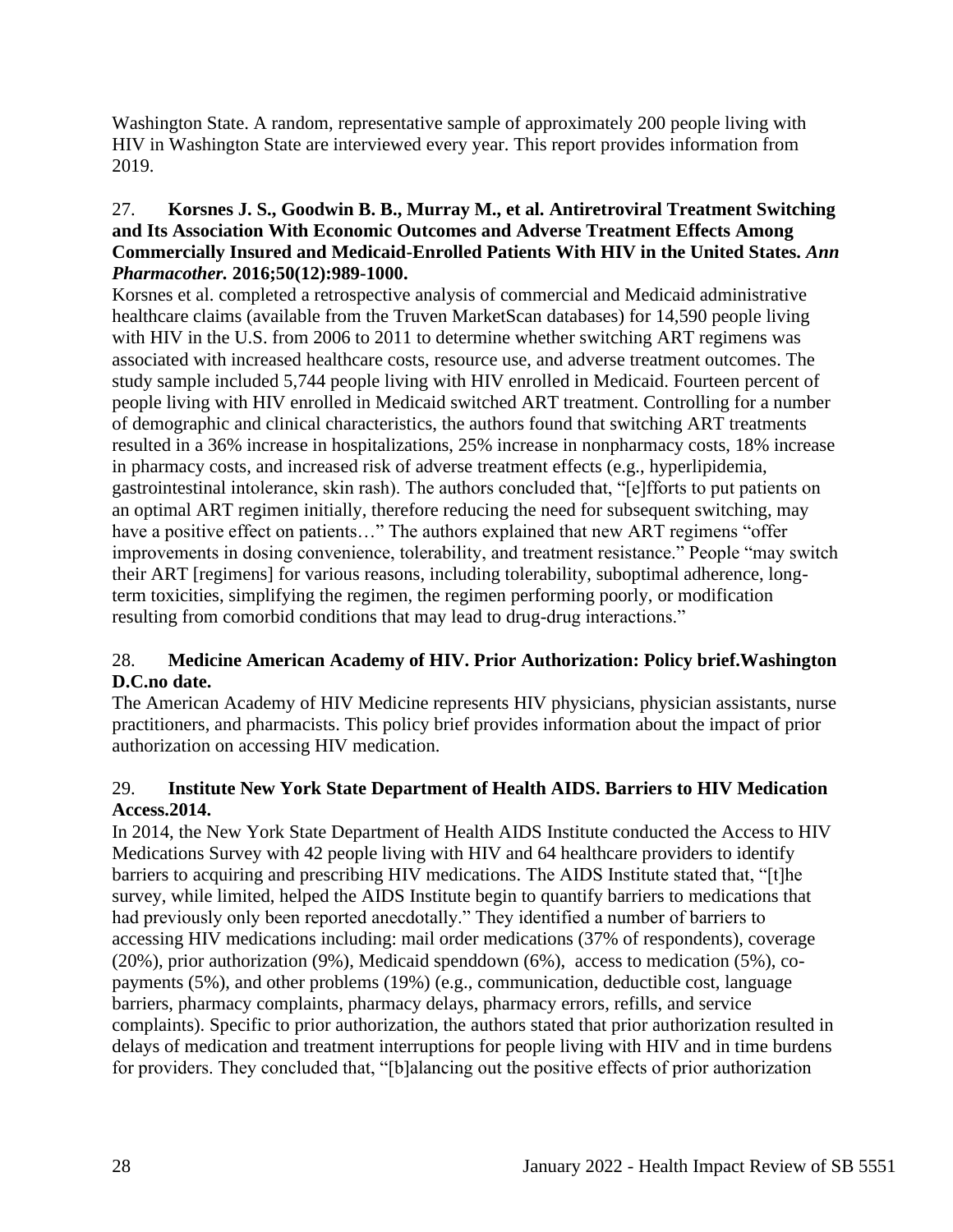policy, to control costs and assure appropriate coverage, is an important next step in breaking down barriers to HIV medications."

# 30. **Healthy People 2030: Access to health services. 2020; Available at:**

# **[https://health.gov/healthypeople/objectives-and-data/social-determinants-health/literature](https://health.gov/healthypeople/objectives-and-data/social-determinants-health/literature-summaries/access-health-services)[summaries/access-health-services.](https://health.gov/healthypeople/objectives-and-data/social-determinants-health/literature-summaries/access-health-services) Accessed.**

Healthy People 2030 includes a goal to improve access to health services as a key issue in improving healthcare access and quality as a social determinant of health.

# 31. **American Psychological Association. Evidence-Based Practice in Psychology: APA Presidential Task Force on Evidence-Based Practice. 2006;61(4):271-285.**

The American Psychological Association (APA) created a policy indicating that the evidencebase for a psychological intervention should be evaluated using both efficacy and clinical utility as criteria. The Association President appointed the APA Presidential Task Force on Evidence-Based Practice and the task force published this document with the primary intent of describing psychology's commitment to evidence-based psychological practices. This document, though, also references many research articles providing evidence for the efficacy of a number of psychological treatments and interventions. The reference list for this document highlights the growing body of evidence of treatment efficacy from the 1970s through 2006. Note that this does not indicate that all treatments are effective, but rather than there is a very large body of evidence supporting that evidence-based treatments are available.

# 32. **Hill L. , Ballard C. , Cachay C. . The Role of the Clinical Pharmacist in the Management of People Living with HIV in the Modern Antiretroviral Era.** *AIDS Review.*  **2019;21:195-210.**

The authors examined the role of a clinical pharmacist in the medical management for people living with HIV (PLWH) through a review of literature focused on clinical pharmacist (CP) involvement in the care of PLWH. Authors noted a limited number of applicable studies, and as such, search requirements were limited. The review pulled literature from 2006 onward that was written in English. The results yielded 12 studies related to HIV related interventions and impact on virologic outcomes; 2 studies on aging and vulnerable populations; 2 studies on the pharmacist role in comorbidities; 9 studies in medication reconciliation and transitions of care; and 5 studies on HIV prevention including PrEP. The majority of the studies were conducted in the United States. The researchers discussed ART treatment and the movement towards rapid initiation of ART for faster viral suppression. The authors discussed the role CPs have in scaling up rapid initiation and adherence. The authors discussed that the success of ART "depends on the regimen optimization to reduce pill burden and dosing frequency, reduce side effects, and address drug interactions" and that CPs can impact drug adjustment recommendations (i.e., decreased numbers of pills or frequency) that may also increase adherence. A change in ART therapy may be recommended due to virologic failure, toxicities, regimen complexity, nonadherence, and prevention of toxicities. The authors contextualized that PLWH are living longer and that in 2015 in the United States, 45% PLWH were 50 years old or greater. As the population of PLWH increases and ages, the presence of comorbidities is also increasing (i.e. cardiovascular renal, bone, diabetes, obesity, and hyperlipidemia) and these comorbidities also require a respective drug regimen. Specific to PLWH, "polypharmacy" has been identified as a significant predictor of non-adherence to ART." Additionally, comorbidities may compound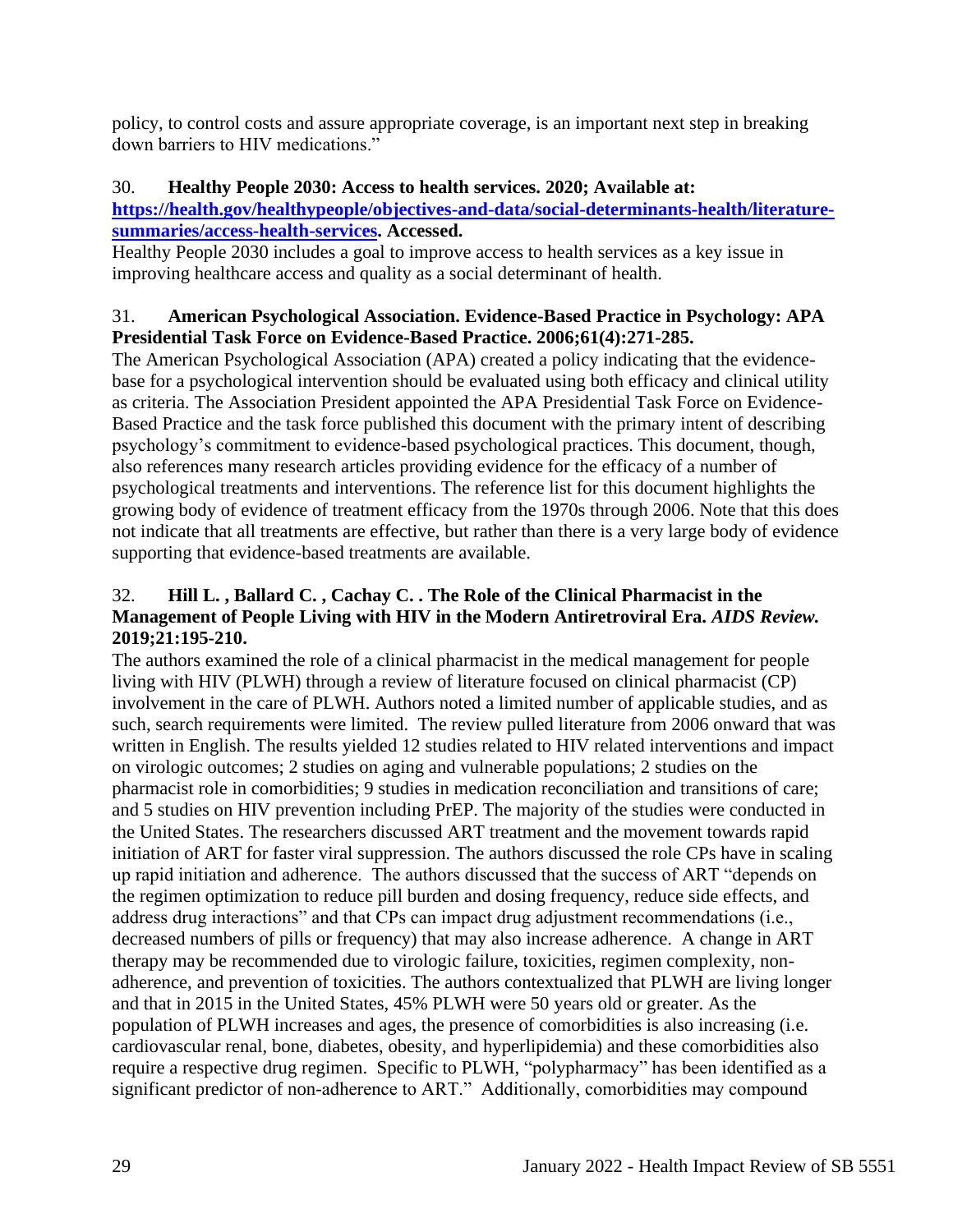medical management and adherence for PLWH who may experience additional barriers to medical management such as social isolation, mental health concerns, unstable housing, and substance abuse. The researchers discussed the significant amount of resources involved with prior authorization processes and the role CPs could play to advocate for their patients' optimal coverage.

## 33. **Van Der Wees Philip J., Zaslavsky Alan M., Ayanian John Z. Improvements in health status after Massachusetts health care reform.** *The Milbank Quarterly.*  **2013;91(4):663-689.**

Van Der Wees et al. aimed to compare trends in the use of ambulatory health services and overall health status before and after health reform in Massachusetts. In 2006, Massachusetts underwent a health care reform that, among other provisions, established, "...an individual mandate to obtain health insurance if affordable, expanded Medicaid coverage for children and long-term unemployed adults, subsidized health insurance for low and middle-income residents, and a health insurance exchange to help higher-income residents obtain unsubsidized insurance." This study utilized data from the Behavioral Risk Factor Surveillance System (BRFSS) from 2001-2011 for Massachusetts as well as surrounding states that did not undergo reform (Connecticut, Maine, New Hampshire, Rhode Island, and Vermont). A total 345,211 survey participants aged 18-64 were included in this study. The authors found that, compared to residents in neighboring states, Massachusetts residents reported better general, physical, and mental health; increased use of screening tests for cervical and colorectal cancer and cholesterol; a higher likelihood of having insurance and a personal doctor. These differences remained significant after adjusting for sex, age, race/ethnicity, income, employment, marital status, and education, and the annual unemployment rates in each state. In a subgroup analysis, the authors found that Massachusetts residents with an income less than 300% of the federal poverty level had the greatest increase in health status outcomes. The authors conclude that although health care reform in Massachusetts was associated with meaningful gains, health inequities still exist for low-income residents and further innovations, as well as federal health reform, may be necessary.

## 34. **Wherry L. R., Miller S. Early coverage, access, utilization, and health effects associated with the Affordable Care Act Medicaid expansions: a quasi-experimental study.**  *Annals of internal medicine.* **2016;164(12):795-803.**

Wherry et al. used data from the National Health Interview Survey (NHIS) from 2010 to 2014 to evaluate whether state Medicaid expansion was associated with changes in insurance coverage, access to and utilization of care, and self-reported health. The authors used data for adults aged 19-64 with incomes below 138% of the federal poverty level in states that did and did not expand Medicaid. Compared with nonexpansion states, respondents in expansion states reported significant increases in diagnoses of diabetes and high cholesterol but no differences in diagnoses of hypertension, access to care, health status, or mental health. Medicaid expansions were also associated with significant increases in visits to a general physician. The authors conclude that these data provide evidence that the Affordable Care Act Medicaid expansions are associated with an increase in insurance coverage and health care utilization and that fully understanding the impacts of the expansion are crucial to future policy debates.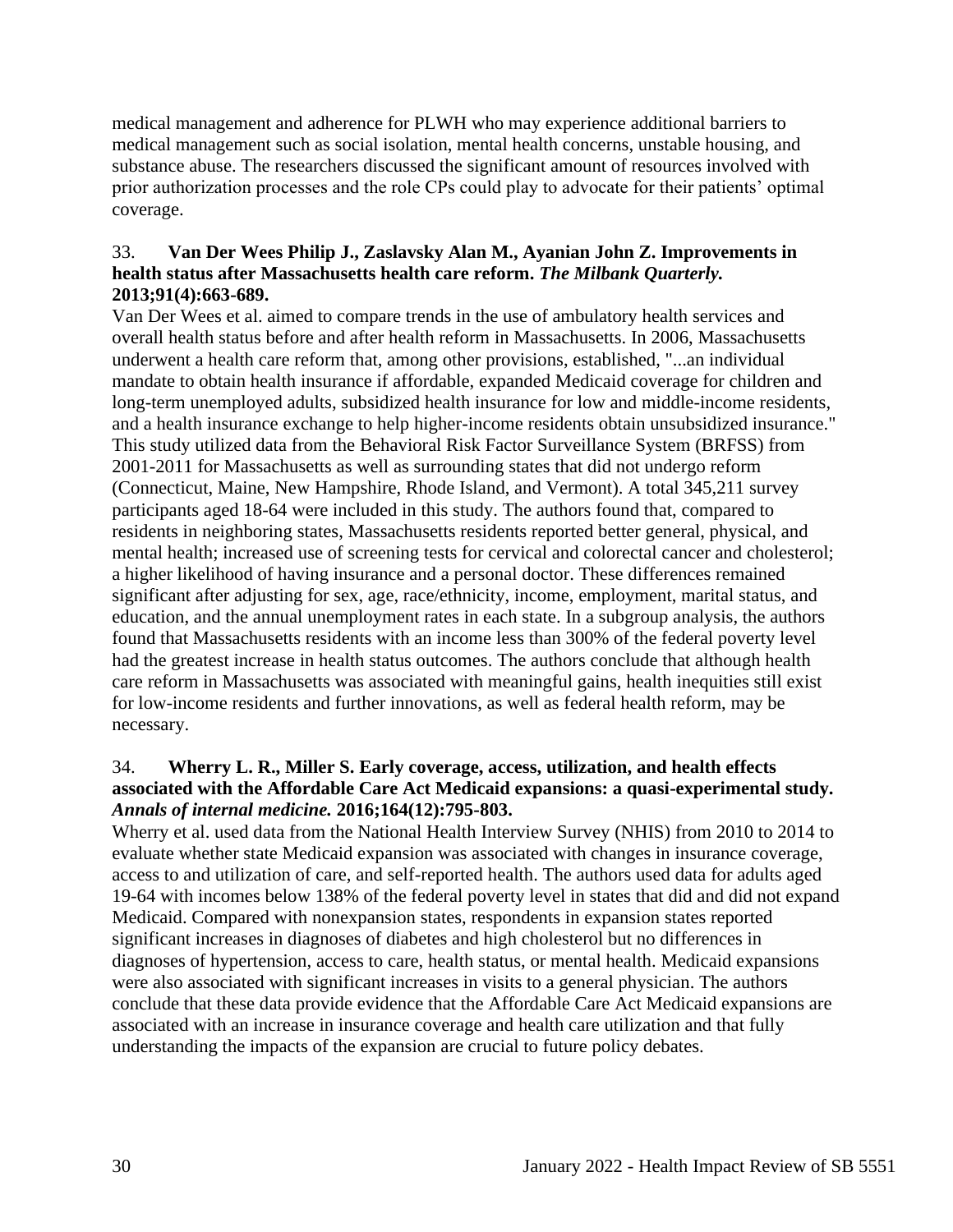#### 35. **Small Area Demographic Estimates by Age, Sex, Race and Hispanic Origin (2011- 2020). In: Management WSOoF, ed. Olympia, Washington2021.**

This Washington State dataset from the Office of Financial Management presents estimates of April 1, 2021 population by age, sex, race, and Hispanic origin.

#### 36. **Rueda S., Mitra S., Chen S., et al. Examining the associations between HIV-related stigma and health outcomes in people living with HIV/AIDS: a series of meta-analyses.**  *BMJ Open.* **2016;6(7):e011453.**

Rueda et al. completed a meta-analysis of 64 studies published between 1996 and 2013 that examined the association of HIV-related stigma and health outcomes for people living with HIV. The majority of studies (42) were conducted in the U.S. and used a cross-sectional study design (53). The authors defined HIV-related stigma as "discounting, discrediting, and discriminating against people perceived to have HIV" and includes enacted, anticipated, and internalized experiences of stigma. They looked at health outcomes associated with HIV-related stigma, including mental health (e.g. depression), quality of life, physical health, social support, adherence to treatment, access to and use of health care services, and risk behaviors. They found significant associations between HIV-related stigma and high rates of depression, low levels of social support, low treatment adherence, and lower access to and use of health care and social services. They also found weaker relationships between stigma and anxiety, quality of life, physical health, emotional and mental distress, and sexual risk practices. Access to health care services was measured by the "degree that people living with HIV have access to and use healthcare units, clinics, and social services." The authors' meta-analysis of 9 studies that evaluated access to care and controlled for other potential confounders showed that individuals that experienced HIV-related stigma were 21% less likely to access or use health and social services. The authors stated, "despite a few studies that do not support the association between HIV-related stigma and access to and usage of health and social services, other studies support the notion that perceived stigma of people living with HIV was associated with low access to care, or delayed presentation in care, possibility stemming from perceived discrimination by healthcare providers." The authors also note that intersectionality for individuals experiencing multiple types of stigma (e.g. HIV-related stigma, sexual stigma, racism, gender discrimination) may worsen health outcomes. The authors concluded, "HIV-related stigma has a detrimental impact on a variety of health-related outcomes in people [living] with HIV."

## 37. **Stockton M. A., Giger K., Nyblade L. A scoping review of the role of HIV-related stigma and discrimination in noncommunicable disease care.** *PLoS One.*  **2018;13(6):e0199602.**

Stockton et al. completed a scoping review of literature to identify the potential role of HIVrelated stigma in accessing care for noncommunicable diseases. Individuals living with HIV are more susceptible to noncommunicable diseases (e.g. cancer, cardiovascular disease, chronic pulmonary disease, diabetes, anxiety, depression), especially as individuals experience longer life expectancy outcomes and as the global burden of noncommunicable diseases increases. HIVrelated stigma may serve as a barrier to accessing prevention, diagnosis, and treatment services for non-communicable diseases. The authors noted that, "as [people living with HIV] seek care outside their regular HIV-care settings, there is some evidence that suggests the risk of encountering stigma related to HIV within the health system may rise." Their review included 16 articles published between 2007 and 2017, including 5 that took place in the U.S. One study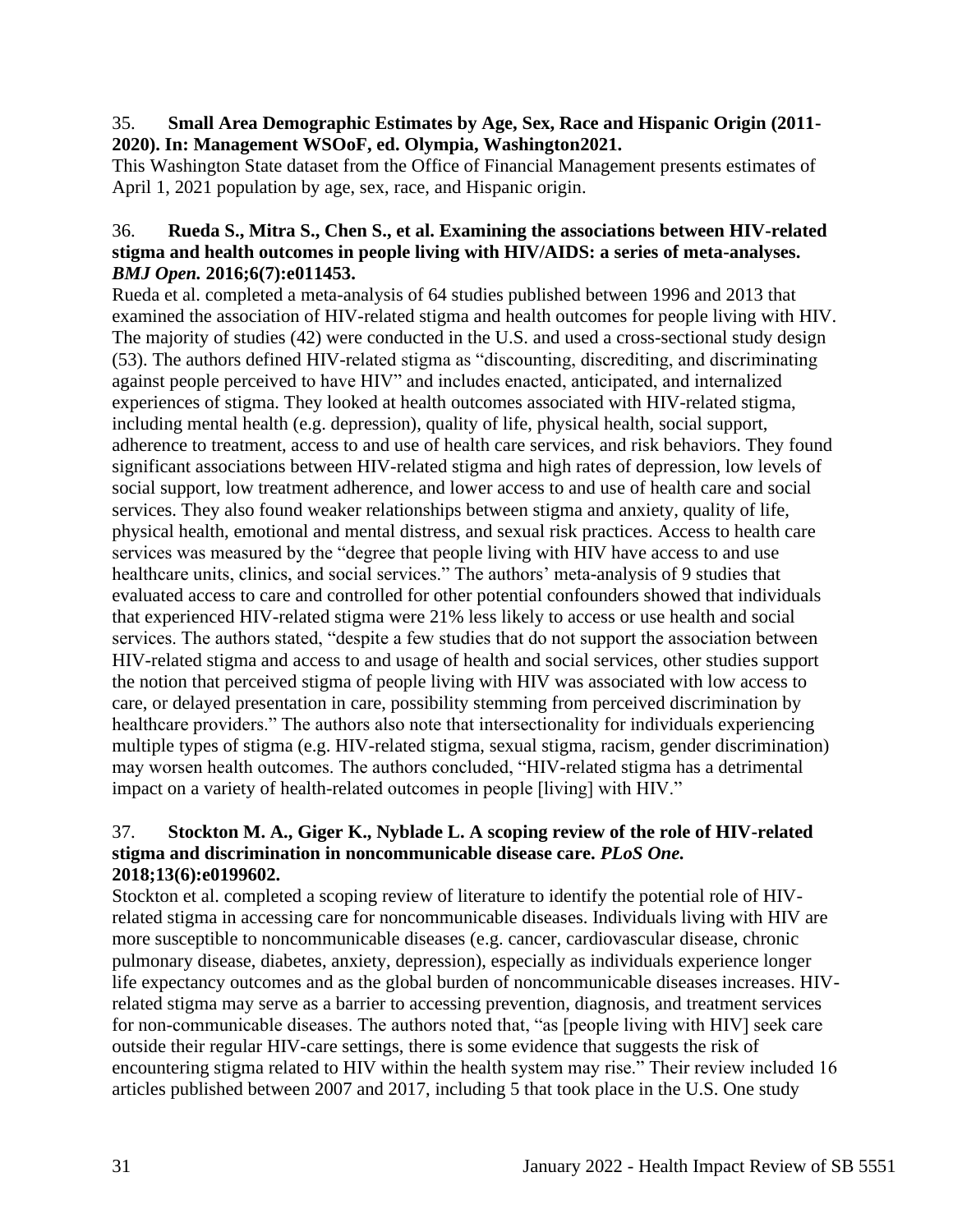"among Asian Americans living with HIV found HIV stigma was negatively correlated with self-efficacy in recognizing and seeking medical attention for a heart attack ( $r = -0.43$ , p, .0005)." The authors also discuss that individuals may experience stigma related to noncommunicable diseases in addition to experiencing HIV-related stigma. In addition, "individuals may also face discrimination that influences their health for reasons unrelated to their health status and belonging to multiple stigmatized groups has been shown to compound the negative effects of stigma." HIV-stigma may also impact access to care for noncommunicable diseases for individuals that are HIV-negative, either due to beliefs that certain noncommunicable diseases are associated with HIV (e.g. cervical cancer) or due to integrated care models that provide care for both HIV and noncommunicable diseases. Overall, the authors found that fear of disclosure of HIV status, internalized shame and embarrassment, and actual or perceived negative perceptions of health care providers negatively impact access to care for noncommunicable diseases for individuals living with HIV. The authors also concluded that HIV-related stigma and noncommunicable disease-related stigma impacted access to care for patients regardless of HIV status.

## 38. **Katz I. T., Ryu A. E., Onuegbu A. G., et al. Impact of HIV-related stigma on treatment adherence: systematic review and meta-synthesis.** *J Int AIDS Soc.* **2013;16(3 Suppl 2):18640.**

Katz et al. conducted a systematic review to determine the impact of HIV-related stigma on adherence to HIV antiretroviral therapy (ART). They reviewed 75 articles published between 1997 and 2013, including 34 qualitative studies and 41 quantitative studies. The authors did not identify how many studies were conducted in the U.S. However, they noted that the largest proportion (37%) of quantitative studies were conducted in the U.S. They conducted a metasynthesis of qualitative studies to identify emerging themes across studies. The qualitative research showed that social support was important for ART adherence and helped to overcome HIV-related stigma to access care and treatment. In addition, "in many settings, study participants described HIV-related stigma as being layered on top of pre-existing inequalities, such as those related to gender, race, or sexual minority status." In many instances, this stigma led to individuals opting not to take medication for fear of disclosure. The authors also identified a common theme of poverty and explained the reciprocal relationship between stigma and poverty: "HIV-associated illness reinforces the perceived economic inadequacy of HIV-positive persons, who are excluded from networks of mutual aid. Stigmatized persons are excluded from the community, undermining their social support and worsening economic insecurity." Among the 41 quantitative studies included in the review, 61% found that stigma was associated with reduced ART adherence or that disclosure was associated with improved adherence. Thirty-nine percent of studies found no association. Overall, both enacted and internalized stigma undermine ART adherence by undermining social support and adaptive coping.

## 39. **Sweeney S. M., Vanable P. A. The Association of HIV-Related Stigma to HIV Medication Adherence: A Systematic Review and Synthesis of the Literature.** *AIDS Behav.*  **2016;20(1):29-50.**

In this systematic review, Sweeney et al. examine the relationship between HIV-related stigma and medication adherence, specifically antiretroviral therapies (ART). They included 38 studies published between 1997 and 2014 in their review. The authors did not note how many studies were conducted in the U.S. The authors considered 3 main types of HIV-related stigma: